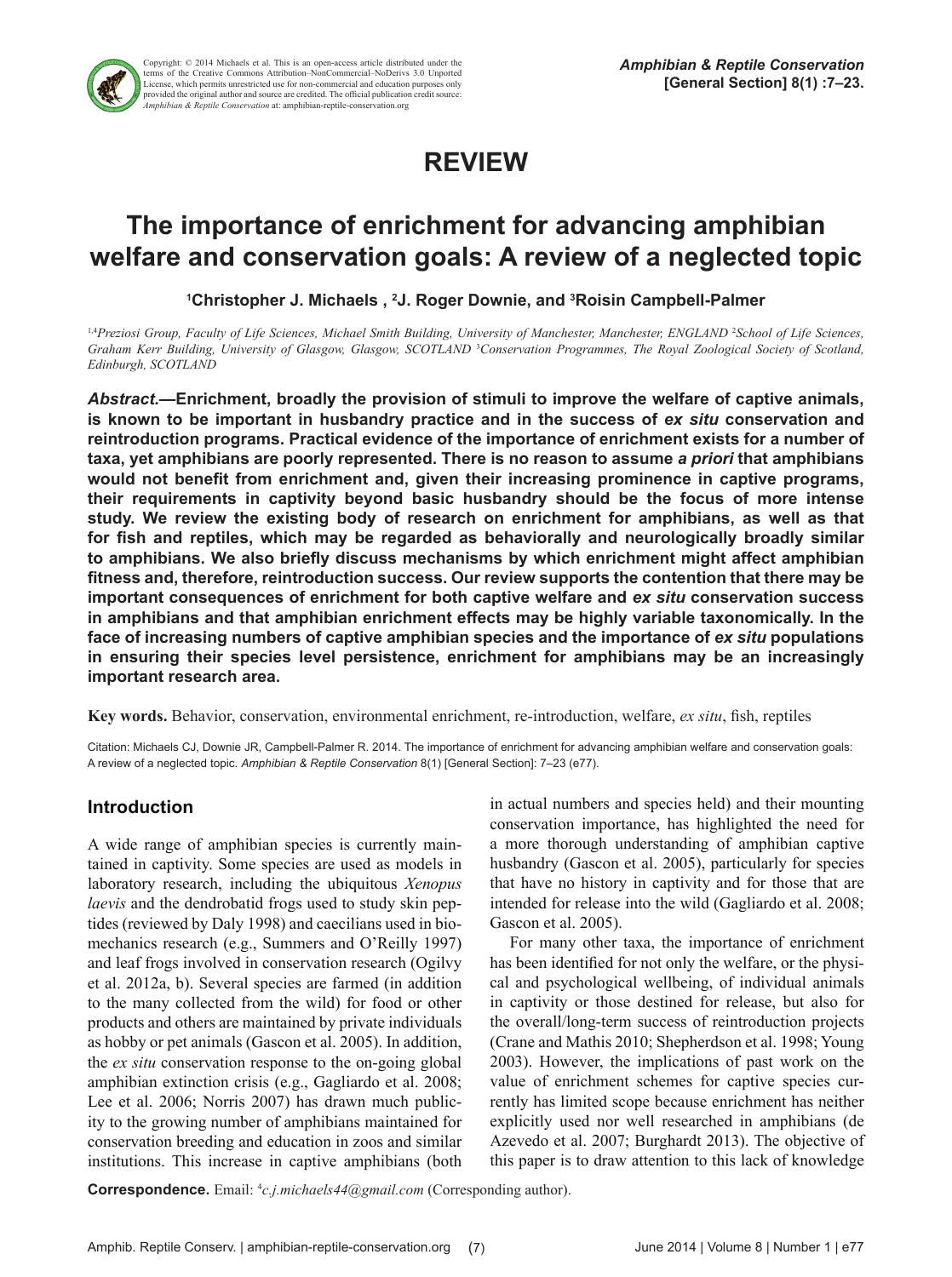**Table 1.** Studies of enrichment in amphibians.

| <b>Species</b>                                                                                                                   | Origin                      | <b>Type of enrichment</b><br>investigated                                                                             | <b>Findings</b><br><b>Notes</b>                                                                                                                                                                                                                                                                    |                                                                                                                                                | Reference                        |
|----------------------------------------------------------------------------------------------------------------------------------|-----------------------------|-----------------------------------------------------------------------------------------------------------------------|----------------------------------------------------------------------------------------------------------------------------------------------------------------------------------------------------------------------------------------------------------------------------------------------------|------------------------------------------------------------------------------------------------------------------------------------------------|----------------------------------|
| Xenopus laevis                                                                                                                   | Unknown                     | Shelter provision                                                                                                     | No effect on growth rate.<br>Frogs provided with shelter<br>reluctant to leave it, even<br>when provided with food.                                                                                                                                                                                | Small sample size;<br>unknown origins<br>and genetics (see<br>Chum et al. 2013)                                                                | Hilken et al. (1995)             |
| Xenopus laevis                                                                                                                   | Laboratory bred             | Shelter provision                                                                                                     | Frogs use any shelter<br>provided, but prefer plastic<br>tubes to plants, rocks and<br>wood. Frogs prefer tanks with<br>shelter to tanks with no shel-<br>ter. Frogs showed increased<br>activity and reduced panic in<br>tanks with shelter.                                                      |                                                                                                                                                | Brown and Nixon<br>(2004)        |
| Xenopus laevis                                                                                                                   | Laboratory bred             | Shelter provision                                                                                                     | Provision of plastic tubes<br>reduced aggressive en-<br>counters, wounds and/or<br>cannibalisation events.                                                                                                                                                                                         |                                                                                                                                                | Toreilles and<br>Green (2007)    |
| Xenopus laevis                                                                                                                   | Laboratory bred             | Shelter provision                                                                                                     | No effect on growth rates.<br>Reluctant to leave shelter.                                                                                                                                                                                                                                          |                                                                                                                                                | Gouchie et al. (2008)            |
| Xenopus laevis                                                                                                                   | Laboratory bred             | Shelter provision                                                                                                     | No effect on growth rates or<br>body condition (fat bodies).<br>Higher propensity to clump<br>together without shelter.                                                                                                                                                                            |                                                                                                                                                | Archard (2012)                   |
| Xenopus laevis                                                                                                                   | Laboratory bred<br>tadpoles | 1. Surface area size<br>2. Water depth<br>3. Aquatic partitioning/<br>maze                                            | 1. Reduced surface area<br>increased air-breathing<br>behavior<br>2. Shallow water reduced<br>growth rates and caused<br>abnormal floating behavior<br>(tadpoles could not surface<br>to breath properly)<br>3. Tadpoles avoided narrower<br>passages (2 cm) and<br>preferred wider ones (4<br>cm) | Enrichments are<br>not ecologically<br>relevant to this spe-<br>cies; this work may<br>have limited impli-<br>cations for captive<br>husbandry | Calich and<br>Wassersug (2012)   |
| Xenopus laevis                                                                                                                   | Laboratory bred<br>females  | 1. Shelter provision<br>2. Conspecific provision<br>(always with shelter)                                             | 1. Refuge provision reduced<br>daytime activity and<br>animals used shelter when<br>provided<br>2. Addition of conspecific<br>further reduced daytime<br>activity in increased refuge<br>use. No aggression<br>observed and refuges were<br>shared                                                 |                                                                                                                                                | Archard (2013)                   |
| Lithobates<br>catesbeianus                                                                                                       | Farmed/wild-caught          | Environmental com-<br>plexity (ramps, perches<br>and caves)                                                           | Improved general welfare<br>(general aspect and condition<br>of animals)                                                                                                                                                                                                                           | High density<br>laboratory condition                                                                                                           | Bang and Mack<br>(1998)          |
| Lithobates<br>catesbeianus                                                                                                       | Farmed/wild-caught          | Shelter provision                                                                                                     | Reduction in mortality and<br>improvement in condition                                                                                                                                                                                                                                             | High density<br>laboratory condition                                                                                                           | Hedge and Saunders<br>(2002)     |
| Dendrobates<br>tinctorius<br>D. azureus<br>D. auratus<br>D. leucomelas<br>Mainly reported<br>as aggregate data<br>across species | Zoo bred                    | 1. Feeding enrichment<br>(control vs. insect<br>dispenser vs.<br>broadcast feed/aphid<br>stem)<br>2. Enclosure switch | 1. Some effects on behavior<br>(mainly activity)<br>2. Effect on activity levels<br>(enclosure switch lead to<br>higher activity levels)                                                                                                                                                           | Very small sample<br>sizes. Issues with<br>experimental<br>design, includ-<br>ing few replicates<br>and unexplained<br>measures                | Hurme et al. (2003)              |
| Oophaga pumilio                                                                                                                  | Zoo bred                    | Feeding enrichment<br>(feeding dish control vs.<br>feeding dish with leaf<br>cover to allow insects to<br>disperse)   | Increased foraging duration,<br>increased duration between<br>prey capture events and<br>reduced rapid feeding                                                                                                                                                                                     |                                                                                                                                                | Campbell-Palmer<br>et al. (2006) |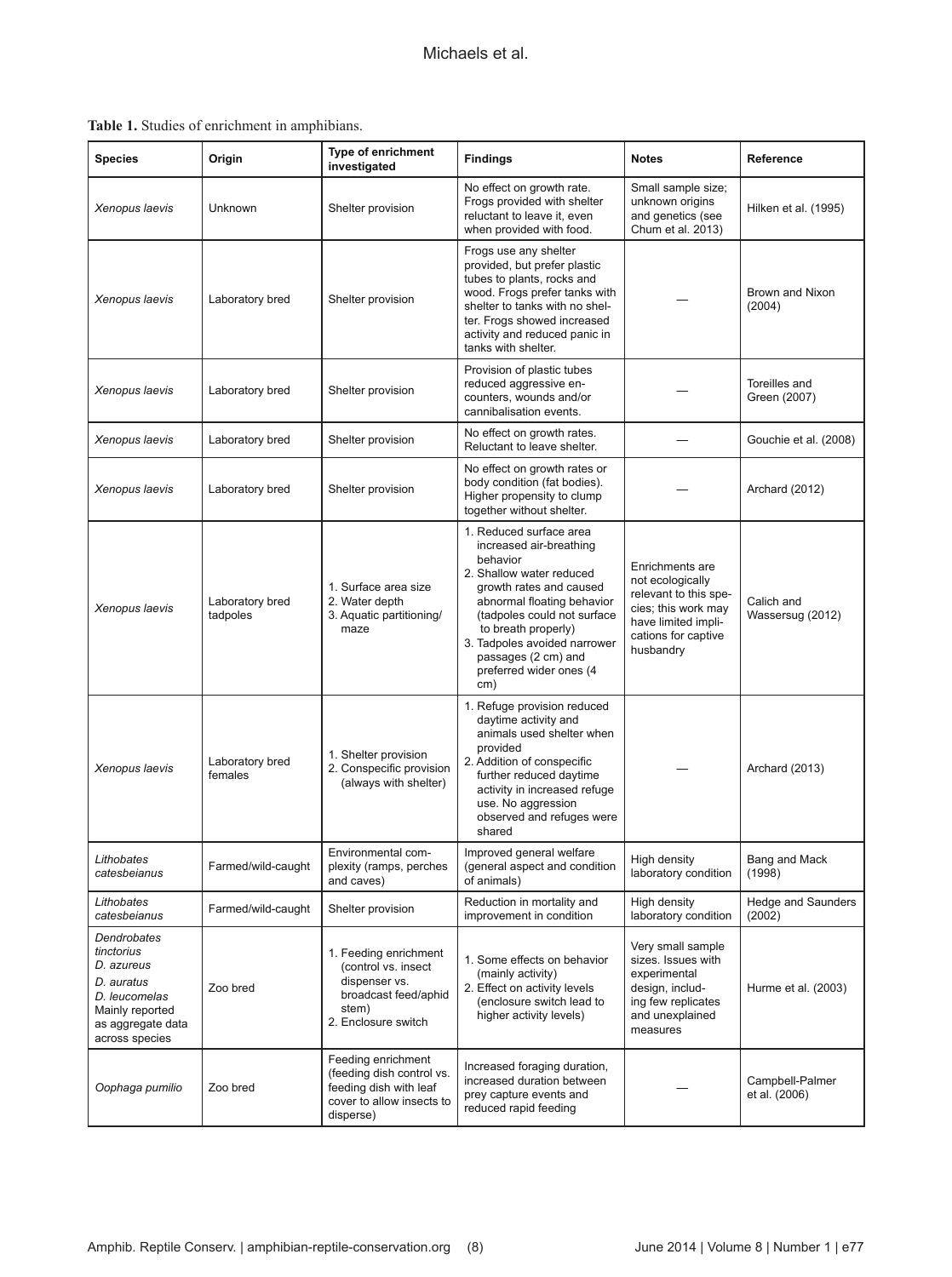| <b>Species</b>                  | Origin                                               | <b>Type of enrichment</b><br>investigated | <b>Findings</b>                                                                                                                                                                                                                                                                                                                                                 | <b>Notes</b>                 | Reference                  |
|---------------------------------|------------------------------------------------------|-------------------------------------------|-----------------------------------------------------------------------------------------------------------------------------------------------------------------------------------------------------------------------------------------------------------------------------------------------------------------------------------------------------------------|------------------------------|----------------------------|
| Mannophryne<br>trinitatis       | Wild collected as<br>tadpoles                        | 1. Shelter provision                      | 1. Strong, positive effect on<br>growth rates. No effect on<br>behavior (weak effect on<br>time spent jumping)<br>2. Preferred shallow water                                                                                                                                                                                                                    | Substrate prefer-            | Walsh and Downie<br>(2005) |
| Physalaemus<br>pustulosus       | Wild collected as                                    | 2. Substrate type                         | 1. No/weak effect on growth<br>or behavior<br>2. Preferred dig-able (sand or<br>gravel) substrate                                                                                                                                                                                                                                                               | ence predicted by<br>habitat |                            |
| Leptodactylus<br>fuscus         | spawn                                                |                                           |                                                                                                                                                                                                                                                                                                                                                                 |                              |                            |
| Agalychnis<br>callidryas        | Laboratory bred<br>juveniles and adults              | Shelter provision                         | Frogs prefer planted to<br>non-planted enclosures.<br>This preference increases<br>when animals are deprived<br>of plants before choice test.<br>Froglets reared with plants<br>grow faster and are in better<br>condition than those reared<br>without. Frogs reared with<br>plants have more diverse and<br>more abundant cutaneous<br>bacterial communities. |                              | Michaels et al.<br>(2014b) |
| Cryptobranchus<br>alleganiensis | Wild collected as<br>eggs (head-starting<br>program) | Pre-release anti-preda-<br>tor training   | Hellbenders were able<br>to learn to exhibit a fright<br>response to trout scent after<br>classical conditioning; control<br>animals showed no such<br>improvement.                                                                                                                                                                                             |                              | Crane and Mathis<br>(2010) |

|  |  |  |  |  | Table 1. Studies of enrichment in amphibians (continued). |  |
|--|--|--|--|--|-----------------------------------------------------------|--|
|--|--|--|--|--|-----------------------------------------------------------|--|

and to call for more research in order to better understand the importance of enrichment for this taxon. We will explore the meaning of enrichment for amphibians, review the body of existing research (Table 1), and discuss the neglect of this field as well as how and why enrichment may be important as a focus for both amphibian conservation and welfare research activity. Finally, we will suggest a potential structure and goals for future research in this area (Table 2).

#### *Concepts of enrichment*

Enrichment for captive animals has been defined in various ways, but in general, is any intervention designed to improve animal welfare beyond the basic requirements for survival, usually taking the form of modifications to enclosures or husbandry protocols. Well known examples include the provision of bamboo stems filled with grubs for captive Aye-aye (*Daubentonia madagascariensis*) (Quinn and Wilson 2004), running wheels for captive rodents (Hutchinson et al. 2005) and the spraying of unfamiliar scents on parts of the enclosures for big cats; e.g., Szokalski et al. 2012 in tigers (*Panthera tigris*).

Enrichment is often sub-divided into environmental, behavioral, and social categories. Shepherdson (1998) defined environmental enrichment as any intervention that provides "the environmental stimuli necessary for optimal psychological and physiological well-being." This is distinct from behavioral enrichment, which is designed to elicit or allow the expression of specific behaviors or behavioral repertoires (Shepherdson 1994). Social enrichment, the provision of access to other individuals (usually, but not always, conspecifics) to cater for social interaction needs (including both environmental and behavioral components), has also been identified as important for a number of taxa (Berejikian et al. 2001; Lantermann 1993; Miranda de la Lama and Mattiello 2010; Polverino et al. 2012; Saxby et al. 2010; Sloman et al. 2011; reviewed by Hayes et al. 1998 and Young 2003; see below).

Enrichment can influence behavioral repertoires and stress levels beyond addressing stereotypical behavior and physical health problems (reviewed by Young 2003) and can affect physical brain structure in species as diverse as mice (*Mus musculus*) and crickets (*Acheta domestica*) (Lomassese et al. 2000; van Praag et al. 2000). These findings have led to a current view of enrichment, which recognizes the importance of all three categories for the psychological as well as the physical welfare of captive animals (Dawkins 2006; Young 2003).

The three forms of enrichment can be used to improve conservation success by training animals with the aim of improving survivorship upon release; e.g., anti-predator training in the black footed ferret (*Mustela nigripes*; Dobson and Lyles 2000). Although some forms of training may be beneficial, the use of enrichment may result in conflict between maximizing individual welfare in captivity and equipping animals destined for release with the most appropriate survival skills (Caro and Sherman 2013; Harrington et al. 2013), and both objectives should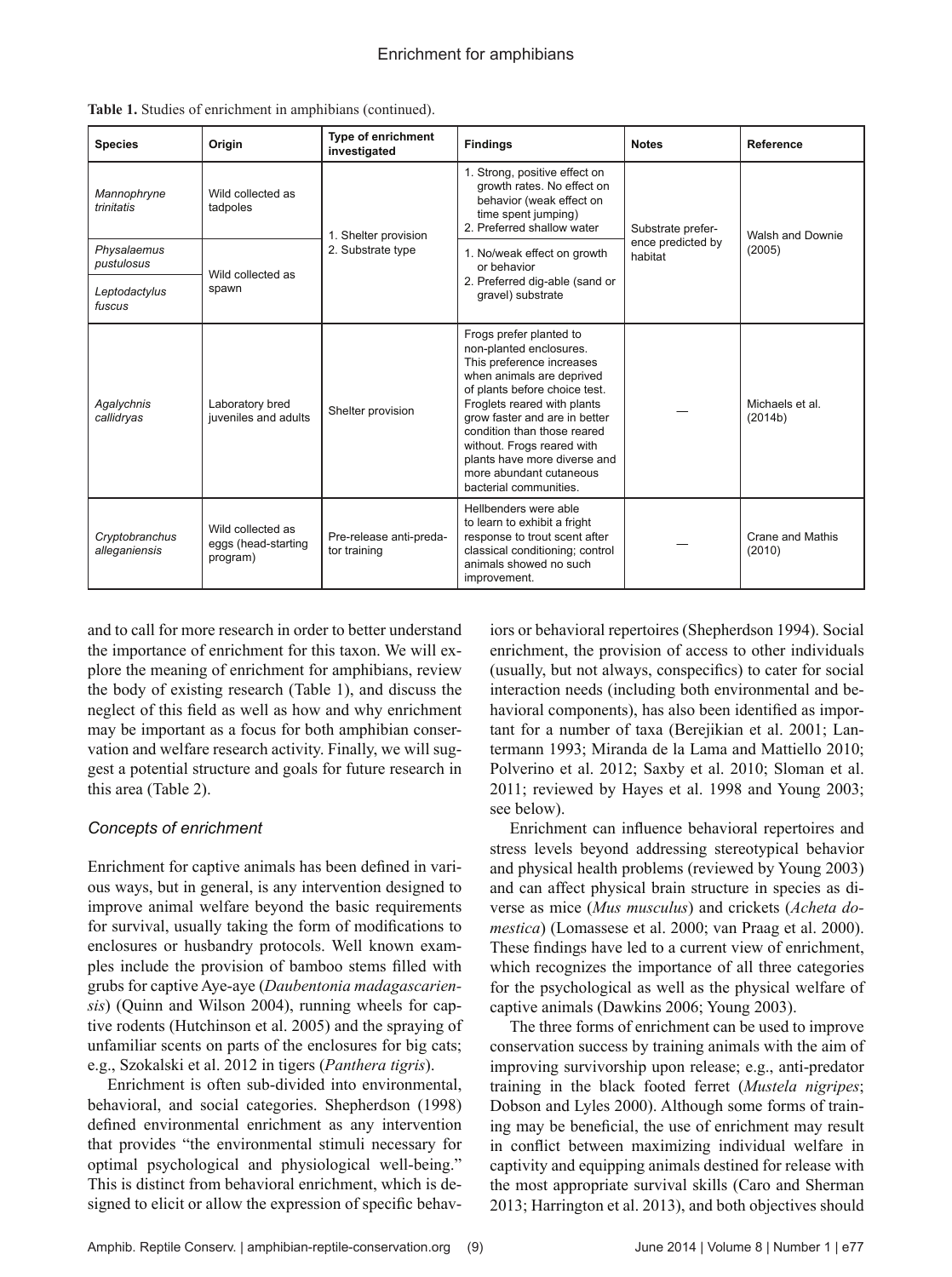#### Michaels et al.

Table 2. Key areas of species biology knowledge required for effective enrichment research, potential tools for assessing enrichment needs and effects and areas of amphibian captive husbandry for which enrichment may be important.

| Key areas of amphibian biology, to be integrated into<br>enrichment research |                                                                                                                       | Potential measures of welfare and fitness                     |                                                                                                                                             | Potential areas of captive<br>husbandry for enrichment<br>research focus |                                                                                                                                                                                      |
|------------------------------------------------------------------------------|-----------------------------------------------------------------------------------------------------------------------|---------------------------------------------------------------|---------------------------------------------------------------------------------------------------------------------------------------------|--------------------------------------------------------------------------|--------------------------------------------------------------------------------------------------------------------------------------------------------------------------------------|
|                                                                              | Learned and hard-<br>wired behavioral<br>components                                                                   |                                                               | Catalogue existing issues in<br>captive amphibians and their<br>husbandry                                                                   |                                                                          | Enclosure design<br>• Size<br>• Complexity                                                                                                                                           |
| Cognition                                                                    | Perception of<br>environment                                                                                          | nter- and Intra- individual, phenotypic and genetic variation | Behavior and behavioral<br>assays                                                                                                           | Comparisons against wild populations, where appropriate                  | - Permanent (furniture and<br>decor)<br>- Temporal (novel objects,<br>timed misting)<br>• Refuges<br>• Lighting<br>- Wavelength<br>- Photoperiod<br>- Intensity                      |
| <b>Behavior</b>                                                              | Natural behav-<br>ioral repertoires and<br>activity levels of<br>species                                              |                                                               | Foraging success                                                                                                                            |                                                                          | Environmental parameters<br>• Gradients<br>• Fluctuation (seasonal<br>and diel)                                                                                                      |
|                                                                              | Foraging strategies<br>and dietary compo-<br>sition                                                                   |                                                               | Growth and development                                                                                                                      |                                                                          |                                                                                                                                                                                      |
|                                                                              | Reproductive<br>behavior<br>• Breeding<br>strategies<br>• Mate choice<br>• Competition for<br>mates/breeding<br>sites |                                                               | Body condition                                                                                                                              |                                                                          | Threat stimuli<br>• Predation<br>• Competition<br>• Environmental stressors<br>(e.g., drying ponds)                                                                                  |
|                                                                              | Migration and home<br>ranges                                                                                          |                                                               | Hormones<br>• Stress<br>• Reproductive                                                                                                      |                                                                          | Encouraging specific<br>behavioral responses                                                                                                                                         |
|                                                                              | Antipredator<br>behavior                                                                                              |                                                               | Micro- and macro-biotas<br>associated with animals<br>• Beneficial communities<br>(mainly skin and gut)<br>• Parasite and pathogen<br>loads |                                                                          | Nutrition and food presentation<br>• Nutritional content<br>• Temporal variation<br>• Variation in food types<br>(different species of prey<br>animal or algae)<br>· Total abundance |
|                                                                              | "Personality" vs be-<br>havioral plasticity                                                                           |                                                               | Pathologies<br>· Behavioral<br>· Physical (disease,<br>malformation and<br>pathogen susceptibility)                                         |                                                                          |                                                                                                                                                                                      |
| Interactions                                                                 | Intra- and inter-<br>specific                                                                                         |                                                               | Reproductive success                                                                                                                        |                                                                          | Social enrichment<br>• Presence of conspecifics<br>and non-conspecifics                                                                                                              |
|                                                                              | As predators, prey<br>and competitors                                                                                 |                                                               |                                                                                                                                             |                                                                          | • Stability of social groups<br>• Territory creation and<br>maintenance<br>• Mate choice                                                                                             |
| Genetics and<br>evolution                                                    | Heritability of traits                                                                                                |                                                               | Survivorship                                                                                                                                |                                                                          |                                                                                                                                                                                      |
|                                                                              | Potential for<br>selection                                                                                            |                                                               |                                                                                                                                             |                                                                          | • Human habituation                                                                                                                                                                  |

be considered for conservation breeding populations. The ferrets trained for release, for example, although not physically harmed, would have been psychologically distressed by being pursued by muzzled dogs as is a prerequisite of successful aversive training. This topic will continue to be controversial, as it is impossible to objectively resolve the relative importance of individual welfare and the persistence of a species as a whole, or whether the compromise of one is worth the assurance of the other. However, it is important to consider the individual welfare gains of such training post release. Pre-

release anti-predator training may compromise welfare of animals in captivity, but may result in a larger welfare gain, when animals avoid predators in the wild.

Burghardt (1996) suggested that the term "controlled deprivation" might be more appropriate than "enrichment." This term acknowledges that it is impossible to provide in captivity the level of stimulation gained by animals in the wild, but rather management strategies should seek to strategically provide stimulation in such a way as to control the effects of general deprivation. The term "enrichment" may suggest a positive increase in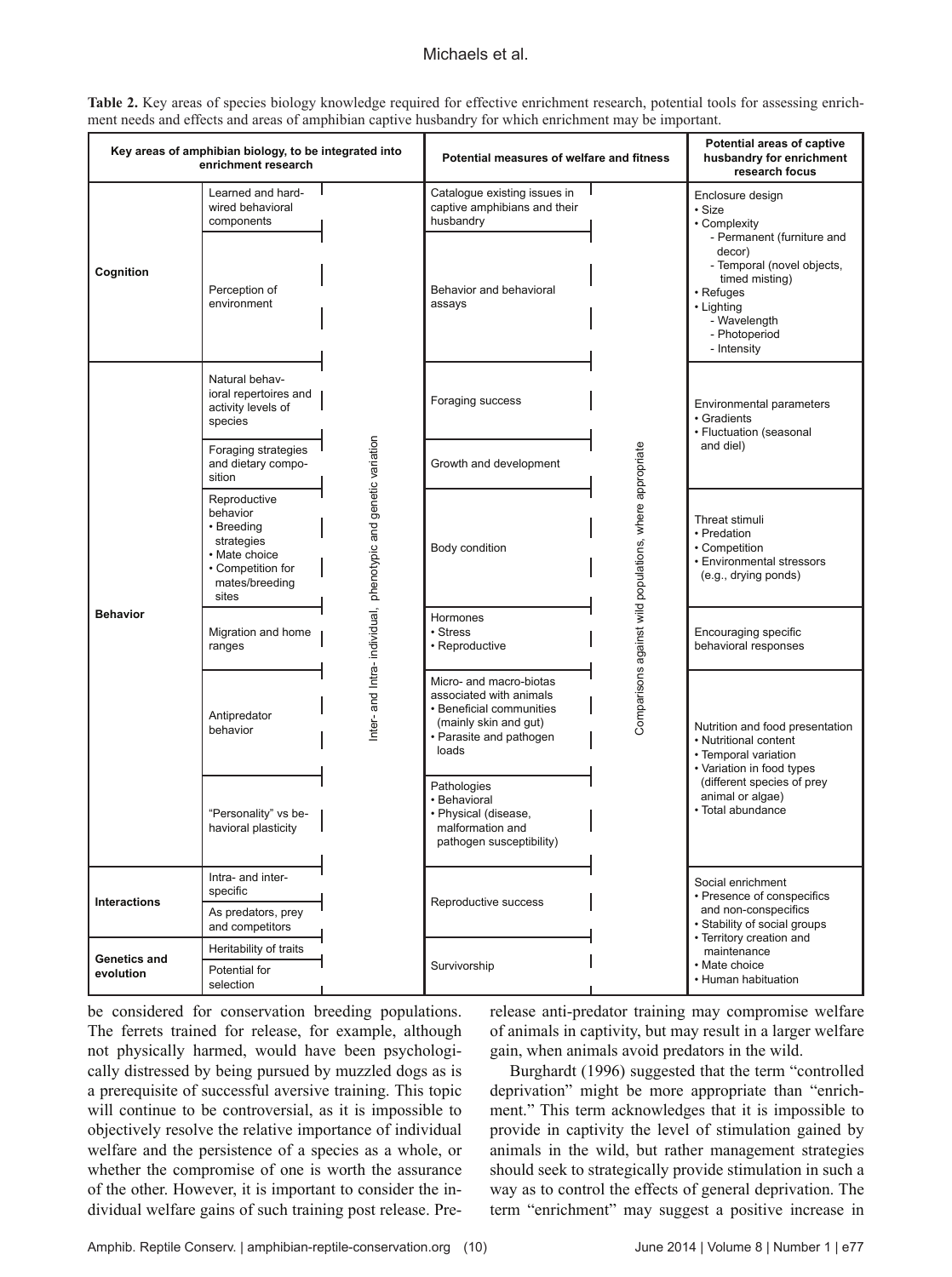stimulation due to management strategies, when in fact it is not. While "controlled deprivation" is perhaps more honest, the vast majority of work continues to use the term "enrichment." We will therefore continue to do so, but with the caveat that such strategies enrich the life of captive animals compared with captive life devoid of any stimulation, rather than compared with what they might receive in the wild.

The conceptual framework of enrichment has largely focused on birds and mammals, and it may be problematic to apply it consistently when assessing enrichment for amphibians, particularly because the distinction between environmental and behavioral enrichment is blurred. Amphibian behaviors are often linked to specific physiological functions, such as basking, hunting or burrowing, or to reproduction, so we will not differentiate between these two enrichment types. Additionally, the highly specific environmental requirements of captive amphibians mean that many aspects of amphibian husbandry, such as UVB provision (Antwis and Browne 2009) and nutrition (e.g., Antwis et al. 2014; Li et al. 2009; Ogilvy et al. 2012a, b), impact both basic requirements and enrichment as described by Shepherdson (1998). The relative lack of empirical work in this field further hinders differentiation between different enrichment categories. We opt to exclude aspects of husbandry that offer benefits only to "physiological well-being," in order to allow a focus on true enrichment that transcends basic husbandry. Within this category, there is a distinction between enrichment solutions that simply provide animals with things that they have evolved to psychologically rely upon and those that offer specific learning opportunities. The provision of shelter may fall into the former category, for example, while training amphibians to avoid predators may be included in the latter. Both may be important to consider, although learning-oriented enrichment may be of greater significance to animals intended for release.

#### **The neglect of amphibian enrichment research**

Within the conservation and animal welfare literature there is a lack of research on amphibians and reptiles compared with the other tetrapod vertebrates (de Azavedo et al. 2007; Bonnet et al. 2002; Griffiths and Pavajeau 2008; Griffiths and Dos Santos 2012) and the body of published work in the area of enrichment for amphibians is limited (Table 1).

Amphibians, like all ectotherms, have historically been perceived as animals that cannot suffer, or do not feel pain, at least to the same degree as mammals and birds (Gross 2003). This bias has meant that the use of anaesthetics and analgesics during amphibian veterinary care and surgical procedures in the laboratory and field is relatively recent (Machin 1999). Although arguments have been made to suggest that amphibians (and fish) do not exhibit consciousness or emotion, while the amniotes do to varying degrees (reviewed by Cabanac, et al.

2009), this is by no means conclusive. The identification of pain pathways shared between amphibians and other amniotes (Stevens 2004) suggests an ability to experience pain, even if in a different and more restricted sense than in amniote taxa. This argument notwithstanding, the capacity to suffer in the presence of pain does not influence the importance of enrichment for conservation purposes.

Additionally, amphibian behavioral motivations, the reasons animals exhibit a particular behavior, are more difficult for humans to intuit than those of mammals and, to a lesser extent, birds, both of which may engage in behaviors more easily recognized by humans. Along with a lack of available, amphibian-specific measures of welfare, the difficulty in instinctively understanding amphibian behavioral motivations may have reduced interest in enrichment for this group as there may be fewer easily noticed welfare problems. Furthermore, the reliance of many amphibian species on highly specific environmental conditions often necessitates more complex and often "naturalistic" environments than would be required to maintain and breed mammals or birds, or even many reptiles. Consequently obvious symptoms of extreme deprivation may be less apparent, unlike in other taxa that may survive and reproduce in confined and bare enclosures, the more complex environmental requirements of some amphibians may be more difficult to disentangle from their basic husbandry. The rapidity with which many amphibians physiologically succumb to poor environmental conditions (Wright and Whitaker 2001) may not allow the development of any potential behavioral abnormalities before an animal dies. Moreover, the reduced activity in many contexts and lower metabolic capacity of many amphibians may reduce or mask the appearance of active behavioral stereotypes in some taxa. Additionally, increased stress hormone levels have been associated with a downregulation of behaviors, including reproduction (Moore and Miller 1984; Moore and Zoeller 1985; Chrousos 1997; Moore and Jessop 2003) and foraging (Crespi and Denver 2005; Carr et al. 2002), in some amphibians and so the effects of poor enrichment may, in some cases, manifest as absences of normal behavior instead deviant or new behaviors.

The relatively innate, "hard-wired" behavior of amphibians is often used to support the idea that enrichment, and consequently research investigating it, is not an important consideration, particularly in *ex situ* conservation (Bloxam and Tonge 1995; Griffiths and Pavajeau 2008). Some forms of enrichment involve learning (e.g., antipredator behavior learning; Dobson and Lyles 2000), whereas others may simply allow the manifestation of behaviors without a learning component. Although amphibians may not rely on captive conditions to develop normal behavioral repertoires as mammals or birds, their behaviors can be complex (reviewed by Burghardt 2013) and the role of learning is more important (reviewed by Bee et al. 2012; Wells 2007) than was previously thought.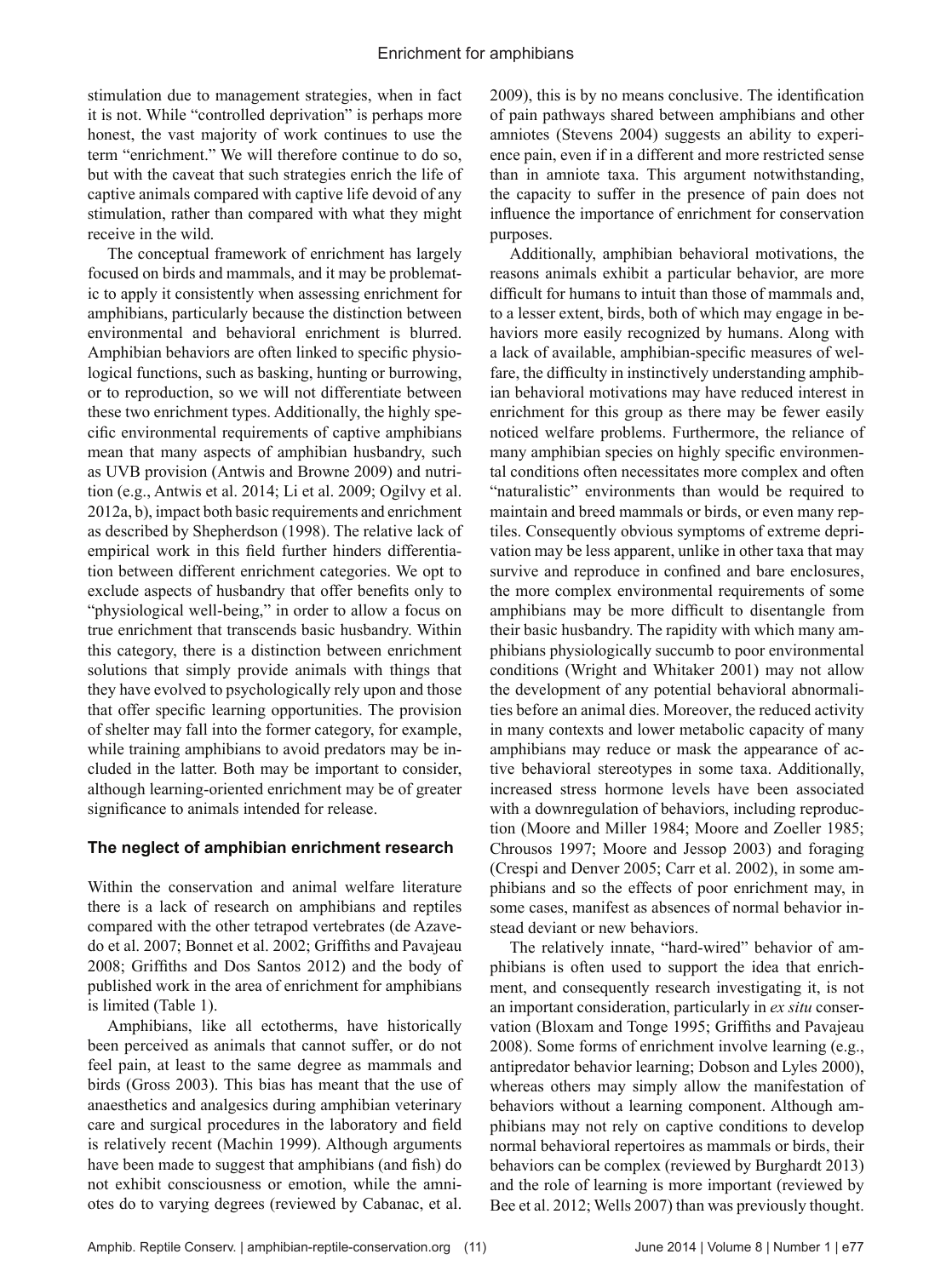#### **Research on enrichment in amphibians, reptiles and fish**

#### *Measuring the impact of enrichment on amphibians*

Objective measures of amphibian welfare have not been well developed or validated, beyond major issues such as cannibalism and bite trauma (Toreilles and Green 2007). Stereotypical behaviors in amphibians are poorly defined or understood (there is no mention of behavioral problems in Wright and Whitaker's (2001) otherwise comprehensive amphibian medicine and captive husbandry volume), and are usually only recognized in the form of gross trauma. It is likely that abnormal and stereotypical behaviors frequently used to assess welfare in mammals and birds may not be applicable to amphibians. Moreover, a number of commonly used measures are subject to *a priori* assumptions about their interpretation and, although they may seem reasonable, good rationales for the use and interpretation of characters as measures of welfare are rarely given. Activity levels have been used (Archard 2013; Campbell-Palmer et al. 2006; Hurme et al. 2003), but the conclusion that particular effects (e.g., increased foraging time or reduced daytime activity) translate to improved welfare remain largely untested assumptions. Similarly, authors generally interpret faster growth rates and larger fat bodies as indicators of better welfare, as well as being indicative of the production of more robust individuals. Dawkins' (1983; 1990) "consumer demand" methodology to assess animal needs has not been applied to amphibians, although choice chambers have been used to assess preferences (Michaels et al. 2014b; Walsh and Downie 2005). In reptiles, trade-offs between palatable food and cold temperatures have been used to assess the "consumer value" of a food reward to green iguana (*Iguana iguana*; Balasko and Cabanc 1998) and this methodology could be applied to amphibians.

Corticosteroid or "stress" hormone levels have been used to assess welfare in amphibians (Coddington and Cree 1995; Narayan et al. 2010, 2011a, b; Narayan and Hero 2011; Paolucci et al. 1990; Zerani et al. 1991), but beyond easily interpreted contexts such as capture, transport, and toe clipping, they can be problematic. In particular, a lack of baseline data across different contexts for most species makes interpretation, in terms of welfare, of isolated samples difficult. "Stress" is best viewed in its evolutionary, physiological, genetic, ecological, and behavioral contexts (Boonstra 2013) and increased levels are associated with and necessary for normal behaviors including reproduction (Moore and Jessop 2003; Narayan et al. 2010), immune responses (Rollins-Smith 2001), and adaptive plasticity (Denver 1997). "Stress" and "distress" are very different states, with only the latter having negative impacts on animal fitness and welfare, and these must be considered separately (Linklater and Gedir 2011). However, non-endocrine, unambiguous measures of welfare must be developed in order to prop-

erly distinguish between stress, which may be normally physiologically elevated in certain contexts, and distress in amphibians. Measurements of suites, instead of isolated, characters (e.g., Michaels et al. 2014b) will help to build a more easily interpreted picture of the effects of enrichment. Assessment of symbiotic or mutualistic bacterial communities on the physiologically active skin of amphibians may provide a new measure of welfare. These communities are sensitive to facets of enclosure design that can also be shown to impact other "traditional" measures of welfare and fitness including growth rates, body condition, behavior, and reproductive output (Antwis et al. 2014; Michaels et al. 2014b) as well as corticosteroid levels following challenges (R. Antwis, unpublished data). Although these communities do not allow distinction between stress and distress, they provide an additional line of enquiry in this area. Given the important impact of microbial communities on disease resistance (Bletz et al. 2013), this field can provide strong links between enrichment and the likelihood of reintroduction success.

Importantly, any evidence must be interpreted in the context of the focal species (Michaels et al. 2014a). Increased activity levels, for example, are more likely to be beneficial in actively hunting species than in ambush predators that do not typically engage in extended locomotion. Comparison between wild and captive conspecifics may provide guide "targets" for developmental and physiological measures, such as body condition, as well as a means to establish natural behavioral repertoires.

#### *Existing enrichment research in amphibians*

We identified 14 primary research articles on amphibian enrichment, summarized in Table 1, all but one (Crane and Mathis' (2010) hellbender training study; see below) of which were concerned primarily with improving individual welfare of captive animals, as opposed to improving breeding or release success. In some cases, the impact of enrichment has not been investigated beyond a subjective assessment of "appreciation" by people and practicality (e.g., Hanley 1993; Kirkland and Poole 2002) and such work has not been included in this count. Burghardt (2013) reviewed evidence for the effects of enrichment in both reptiles and amphibians, but did not include some of the studies discussed here. Furthermore, the focus of his review was on cognition and its implications for the understanding of enrichment for reptiles and amphibians, as well as a consideration of evidence for consciousness, play, and emotion in these groups. There was no discussion of pre-release training or the role of enrichment in conservation for amphibians.

Shelter provision is the most investigated form of enrichment for amphibians, including the common model organism *Xenopus laevis* (reviewed by Chum et al. 2013; Tinsley 2010; see Table 1), and in five other species (*Physalaemus pustulosus*, *Leptodactylus fuscus*, *Man-*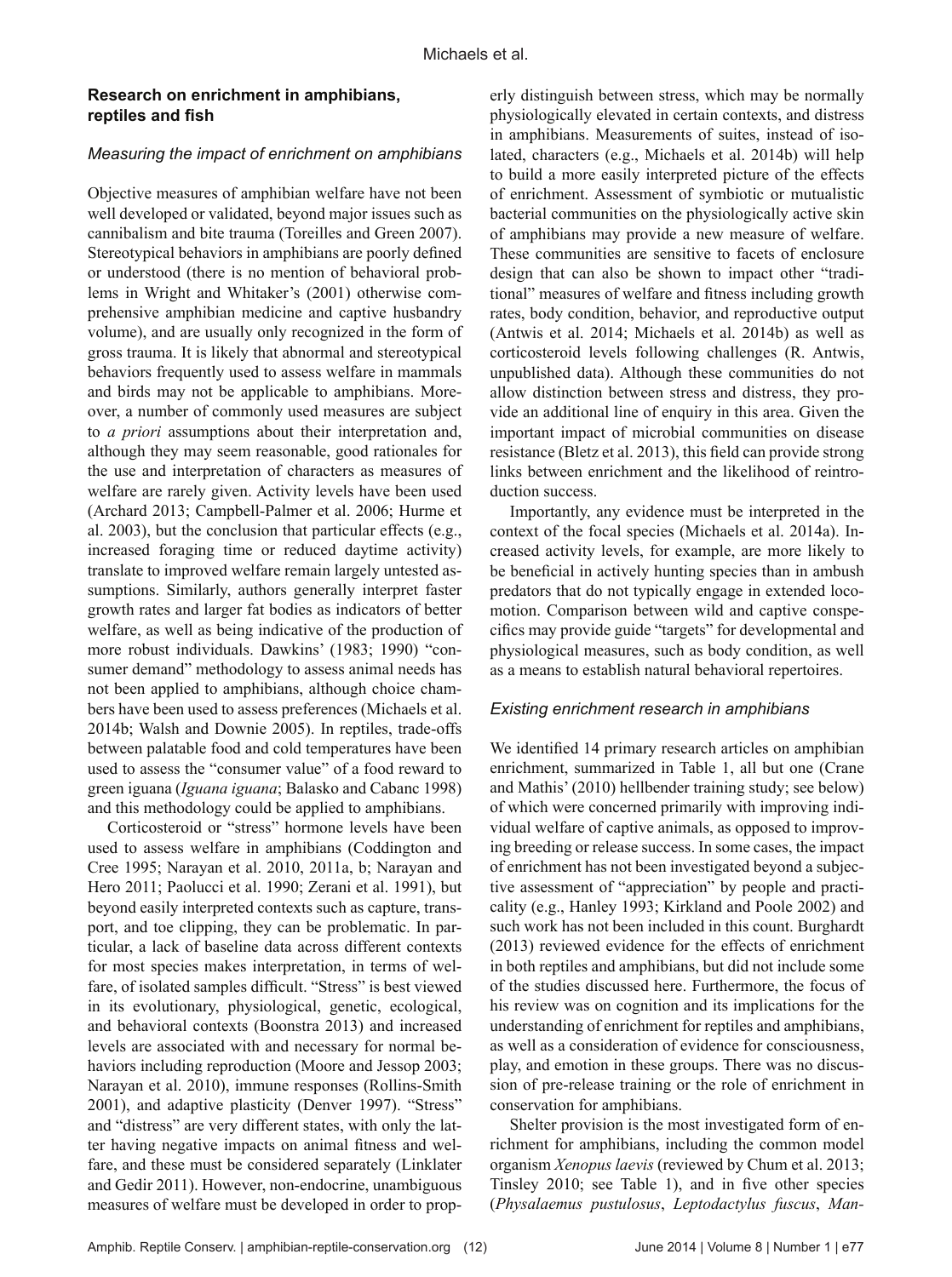*nophryne trinitatis*, *Agalychnis callidryas*, and *Lithobates catesbeianus*; Table 1). Although shelter provision undoubtedly has physiological benefits for amphibians (Michaels et al. 2014b; Walsh and Downie 2005), behavioral tests (see Table 1) have suggested a psychological element to the effects of shelter provision, implying that it falls within our definition of enrichment for amphibians. However, more comprehensive investigations of this are warranted.

The conclusions of this literature are somewhat mixed, particularly for *Xenopus* but in general support the importance of shelter provision for frogs studied (Archard 2013; Chum et al. 2013; Bang and Mack 1998; Hedge and Saunders 2002; Michaels et al. 2014b; Tinsley 2010; Walsh and Downie 2005; Table 1). In non-*Xenopus* species, multiple measures of welfare and fitness all show improvements in the presence of enrichment. In *Xenopus*, changes in behavior do not seem to be reflected in growth rates or body condition, nor are these negatively affected by enrichment. These differences between taxa in response to the same type of enrichment (shelter provision) are indicative of the limited degree to which findings from one species can be applied to others, and the need for the development of species-specific measures of welfare. They also highlight the importance of measuring a number of variables in response to enrichment.

Two studies investigate enrichment through environmental complexity beyond shelter provision. Bang and Mack (1998) showed that increased general environmental complexity in the form of ramps, perches, and caves positively affected the welfare of captive bullfrogs (*Lithobates catesbeianus*; Table 1), although it is unclear if this extended beyond the effects of shelter alone (Hedge and Saunders 2002). Calich and Wassersug (2012) found impacts of water depth, surface-area size and aquatic partitioning on the behavior of *X. laevis* tadpoles, but the enclosure modifications were not ecologically relevant to this open-water species (Tinsley and Kobel 1996) and the findings are perhaps of limited use in developing husbandry protocols.

Food-delivery enrichment affects behavior and activity levels in dendrobatid frogs (Campbell-Palmer et al. 2006; Hurme et al. 2003), whereas introduction of frogs to novel environments also increased activity levels (Hurme et al. 2003). Archard (2013) investigated the effect of social enrichment, through the provision of conspecifics, in an enclosure containing a refuge, as well as the effect of shelter *per se* (see above). The author found that *X. laevis* exhibited reduced daytime activity, beyond the reduction seen when refugia are provided, when conspecifics are present in tanks with shelter. This result was interpreted as an improvement in welfare, but such and interpretation may be viewed as ambiguous, particularly in a species known to show a degree of territoriality in the wild (Tinsley and Kobel 1996).

One study has investigated the use of enrichment to train hellbenders (*Cryptobranchus alleganiensis*) for release into the wild. Crane and Mathis (2010) used a combination of trout-scented water and conspecific distress secretions to train hellbender larvae in head-starting programs to avoid predation by predatory trout. This pre-release training may be classed as a form of enrichment for these salamanders, encouraging them to express normal anti-predator behavior, but manipulating this to improve future survival in the face of invasive alien predators. Several classes of amphibian behavior have now been shown to include learned components, including predator avoidance (Crane and Mathis 2010 in *Cryptobranchus alleganiensis*; Epp and Gabor 2008 in *Eurycea nana*; Ferrari and Chivers 2008 in several species of anuran larvae), territoriality (Dawson and Ryan 2009; 2012 in *Physalaemus pustulosus*), foraging (Sontag et al. 2006 in anuran larvae) and other aspects of social behavior (Bee et al. 2012; Wells 2007). Moreover, complexity and cognition, whereby behavioral processes exceed simple responses to stimuli, have been detected in a range of amphibian behaviors, including spatial learning and homing (Brattstrom, 1990; Shoop 1965) and individual recognition (Gauthier and Miaud 2003). Amphibians are also capable of visual discrimination learning, identifying objects based on visual characteristics, (Jenkin and Laberge 2010) and even rudimentary quantity learning, showing the capacity to compare quantities, (Krusche et al. 2010; Uller et al. 2003). Although these findings have implications for all areas of enrichment for amphibians, they suggest that enrichment in captivity might have particular applications in pre-release training. However, applying this increased knowledge of amphibian learning and behavioral complexity to enrichment has not been empirically tested (apart from the aforementioned hellbender study). Furthermore, in the context of predation the ethics of any compromise between welfare and longterm reintroduction success must be carefully considered (Caro and Sherman 2013; Harrington et al. 2013).

Some of the research investigating enrichment for amphibians is problematic in terms of sample size and experimental design. Hurme et al. (2003) could not detect significance in some effects due to extremely limited sample size. Walsh and Downie (2005) used a sample size suitable for statistical analysis, but in their cover provision experiments, fossorial or semi-fossorial anuran species (*Leptodactylus fuscus* and *Physalaemus pustulosus*) were provided with a soft substrate in enclosures both with and without cover. As the authors admit, it is likely that the effects of cover provision in these species were weaker in comparison with the non-fossorial third study species (*Mannophryne trinitatis*) due to this soft substrate acting as "cover" for the frogs, which could simply burrow in order to hide.

Enrichment research in amphibians is subject to strong taxonomic bias in addition to bias towards shelter provision. Half of the articles (seven of 15, Table 1) used *X. laevis* as a study species, while of the other species used, six of eleven were dendrobatoid frogs and only one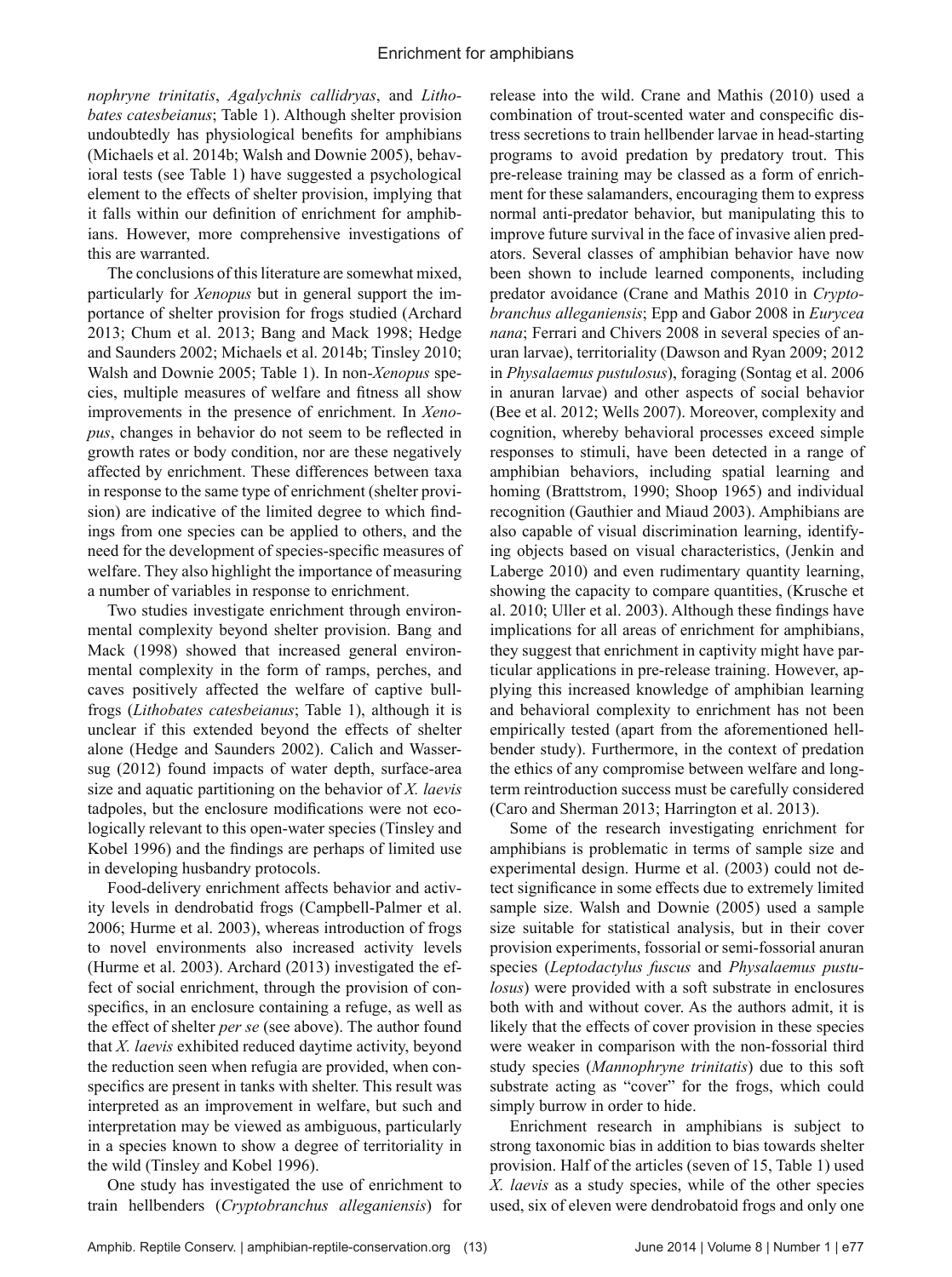caudate was represented (Table 1). To our best knowledge, there has been, to date, no explicit research on enrichment for caecilians (Gymnophiona). However, one biomechanics study (Ducey et al. 1993) may be relevant to caecilian enrichment, as it demonstrates that caecilians of four fossorial species (*Ichthyophis kohtaoensis*, *Dermophis mexicanus*, *Gymnopis syntrema*, and *Schistometopum thomense*) preferred and were most capable of digging in uncompacted soil, and that they use existing burrows rather than constructing new ones if given the choice. This concurs with field studies, which have generally found terrestrial caecilians in looser, more friable soil and leaf-litter in established burrow systems (Kupfer et al. 2005; Malonza and Measey 2005; Measey 2004; Oomen et al. 2000; Habidata.co.uk).

#### *Comparison with fish and reptile literature*

For amphibians, given the narrowness of enrichment types investigated and the limited range of focal species (both taxonomically and ecologically), it is difficult to extrapolate current evidence to other amphibians and to other enrichment types. In order to predict the importance of enrichment for amphibians, therefore, we examined evidence from the two vertebrate taxa most similar to amphibians: reptiles and fish. Despite the fact that mammals and birds are better studied (de Azevedo et al. 2007), reptiles and fish are generally more similar to amphibians in neurological complexity, cognitive ability, physiology, and ecology. The literature for fish is much larger than for amphibians and that for reptiles is both larger and includes a wider range of enrichment types (de Azevedo et al. 2007). We do not suggest that these groups are identical in their needs, but until advances in amphibian enrichment research are forthcoming, inference from these taxa may be important to consider. Furthermore, methodologies used to assess enrichment in reptiles and fish may easily transfer to the study of amphibians.

Research on fish has focused largely on the commercial improvement of fisheries, the improvement of fitness in animals intended for release to the wild, and to a lesser degree on the welfare of fish species commonly used in biomedical research. Enrichment through environmental complexity generally improves cognitive and learning ability in fish (Brown and Braithwaite 2005 in *Brachyraphis episcope*; reviewed by Strand et al. 2010), reduce stress and stress-related behavior and metabolic activity (Batzina and Karakatsouli 2012 in *Sparus auratus*; Finstad et al. 2007 in *Salmo salar*; Millidine et al. 2006 in *S. salar*; Zimmerman et al. 2012 in *Gadus morhua*), increases behavioral plasticity (Berejikian et al. 2001 in *Onychorhyncus mykiss*), increases territory holding power (Nijmen and Heuts 2000 in a variety of species) and improves foraging, risk assessment, and predator-avoidance behavior (Braithwaite and Salvanes 2005 in *G. morhua*; Brown et al. 1998 in *O. mykiss*; Brown et al. 2003 in *S. salar*; Lee and Berejikian 2008

in *O. mykiss*; Roberts et al. 2011 in *S. salar*). Moberg et al. (2011) found increased timidity of *G. morhua* reared in enriched hatchery conditions once exposed to a novel arena, possibly due to less developed coping strategies in animals reared with shelter. This body of evidence should stimulate interest in similar phenomena linked to environmental complexity in amphibians, which could have important implications for the success of release or reintroduction projects. It seems that innate, "hard-wired" fish behavior can be enhanced and honed by enrichment in the form of exposure to simulated predator disturbance (Berejikian et al. 2003 in *O. tshawytscha*) or by social learning (Vilhunen et al. 2005 in *Salvelinus alpinus*; reviewed by Brown and Laland 2001). The similarity to the limited literature on comparable phenomena in amphibians (Crane and Mathis 2010; Epp and Gabor 2008; Ferrari and Chivers 2008; Sontag et al. 2006) suggests that there is much to learn about the application of amphibian learning to captive husbandry and pre-release training.

Enrichment in fish farms also improves growth rates, similar to the effects of shelter provision in amphibian species (Archard 2013; Chum et al. 2013; Tinsley 2010; Walsh and Downie 2005), increases potential stocking densities and reduces aggression (Batzina and Karakatsouli 2012; Finstad et al. 2007), as does enrichment in amphibians (*X. laevis*; Toreilles and Green 2007). The impacts of enrichment may be trans-generational; Evans et al. (2014) found that adult farmed salmon (*S. salar*) in enclosures enriched by exposure to wild conditions while in captivity produced offspring with a two-fold increase in survivorship compared with fish maintained under standard farm conditions. Given the normal use of prerelease training only in the individuals to be exposed to predation (Crane and Mathis 2010), it may be important to investigate trans-generational effects of enrichment in amphibians.

A few studies have focused on individual welfare in laboratory and aquarium fish species, but as for amphibians these have mainly investigated cover provision. This work has, surprisingly, found little benefit to providing enrichment in laboratory aquaria, in the form of cover/ environmental complexity, with fish often showing no differences in growth rates or stress-hormone levels (Brydges and Braithwaite 2009 in *Gasterosteus aculeatus*; Wilkes et al. 2012 in *Danio rerio*), although these are perhaps not comprehensive measures of welfare. Kistler et al. (2011), however, found a preference for structured, rather than barren, environments in both *D. rerio* and the barb *Puntius oligolepis*. These contradictory results may partly be due to the highly constrained nature of enrichment solutions within strictly controlled laboratory conditions. The glass rods provided as enrichment for zebrafish by Wilkes et al. (2012) may not have been sufficient to generate a beneficial effect, whereas the plants and hides provided in the preference study of Kistler et al. (2011) may have been complex enough to generate a detectable behavioral response in the same species.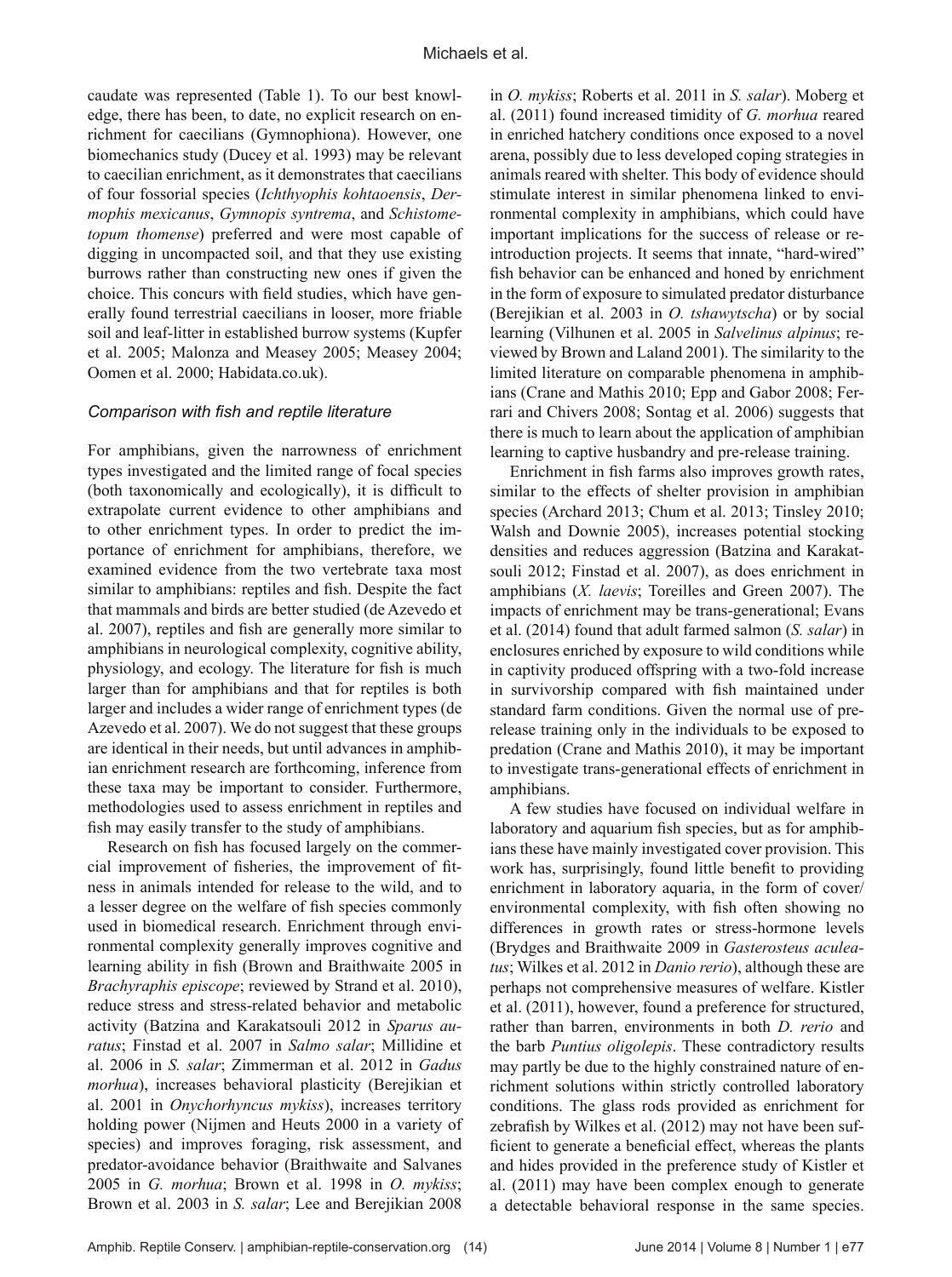Furthermore, as neither study analyzed both behavioral and developmental/endocrine data, it is possible that any improvement to welfare did not translate to all measures.

Saxby et al. (2010) and Sloman et al. (2011) found evidence for welfare and behavioral benefits of social enrichment in terms of both increased group size and mixed species assemblages in a variety of fish species commonly kept in home aquaria. Similarly, schooling and mixed species assemblages are common in anuran tadpoles in the wild and may have implications for learning (Ferrari and Chivers 2008; Sontag et al. 2006); the application of this for conservation breeding may be important to consider.

Reptiles have been better studied than amphibians in terms of enrichment research (de Azevedo 2007; Hayes et al. 1998) and attempts have been made in reptiles to identify and define stereotypical behavior and to suggest aetiologies (Bels 1989; Hayes et al. 1998; Warwick 1990). This literature is more focused on individual welfare of captive animals than is the fish literature and has involved zoo animals, as opposed to farms. Small sample sizes and anecdotal reports are a common problem in the reptile enrichment literature and much of it includes reasoned suggestions for enrichment, rather than empirical evidence of its efficacy (Burghardt 2013; Hayes et al. 1998). For this reason, enrichment solutions are, in general, more suitable for short-term use by a small group of animals, in contrast to the types of larger-scale enrichment often investigated in fish.

Captive conditions alter and reverse wild patterns of antipredator behavior of reptiles (Hennig and Dunlap 1978; Hennig 1979, both in *Anolis carolinensis*) and strike-induced chemosensory searching ("scent-trailing;" Marmie et al. 1990 in *Crotalus enyo*). The provision of a complex environment in captivity improves cognitive behavior (Almli and Burghardt 2006 in *Elaphe obsoleta*) and reduces stress hormone levels and stress-related escape behavior (Case et al. 2005 in *Terrapene carolina*). Blue-tongue skinks (*Tiliqua scincoides*) show alterations to activity patterns and exhibit reduced weight gain and obesity when provided with larger enclosures and the opportunity to hunt for insect prey (Phillips et al. 2011). Complex environments are also actively sought out by reptiles (Case et al. 2005 in *T. carolina*), while individuals of cryptic species may also seek out and prefer appropriately colored refugia (Garrett and Smith 1994 in *Morelia viridis*), as do wild amphibians (Pacific treefrogs, *Pseudacris regilla*; Morey 1990). Furthermore, although sometimes controversial (Burghardt 2005), some reptiles have been reported to engage in divertive, play behavior when provided with novel objects (Burghardt et al. 1966 and Burghardt 2005 in *Trionyx triunguis*; Hill 1946, Murphy 2002 and Burghardt 2005 in Varanus komodoensis; Lazell and Spitzer 1977 in *Alligator mississippiensis*). Animals have also exhibited a reduction in self-mutilation (Burghardt et al. 1996) and engaged in normal behavioral repertoires instead of apathy or stereotyping when provided with such enrichment (Therrien et al. 2007 in *Caretta caretta* and *Chelonia mydas*). Also, monitors (*Varanus albigularis* and *V. rudicollis*) and anoles (*Anolis evermanni*) were capable of rapidly learning to solve cognitively demanding tasks (Gaalema 2011; Leal and Powell 2012; Manrod et al. 2008).

In contrast, Marmie et al. (1990) found no differences between groups of rattlesnakes (*Crotalus enyo*) raised in large or small enclosures, and wild conspecifics, in their ability to explore novel environments. Likewise, Rosier and Langkilde (2011) found no differences in *Sceloporus undulatus* behavior, stress hormone levels, survivorship and growth when a complex environment (climbing space) was provided. However, the small size and relative simplicity of the enclosures utilized in these cases may not have provided the degree of complexity required to provide effective enrichment for these animals: there has been some discussion of the validity of experimental design (see Burghardt 2013 for a summary of this exchange).

Finally, a few studies in reptiles examined the relationship between enrichment and survival in reintroduced animals, with encouraging results. Cook et al. (1978) reported the use of enrichment in the form of pre-release desert survival training of captive desert tortoises (*Gopherus agassizii*) in California and suggested that this approach improved survival from 0% in earlier release trials to 70% in trained tortoises. Although prerelease enrichment and training may have improved release success, rehabilitation centers also treated tortoises for a host of diseases that do not seem to have been addressed in earlier reintroduction attempts (the documentation is unclear), so the true impact of training is difficult to ascertain. Price-Rees et al. (2013) reported a similar training effort in blue-tongue skinks (*Tiliqua scincoides intermedia*), where aversive training was used to prevent lizards from eating lethally toxic cane toads (*Rhinella marina*), with large improvements in survivorship compared with control skinks. These findings reinforce the need for further investigation into the role of enrichment in pre-release training for amphibians. They also highlight the potential for such slightly aversive training to significantly improve both the welfare of individuals released into the wild and the success of conservation initiatives.

### **What impacts might enrichment have for captive amphibians?**

#### *Impacts on welfare*

Enrichment has been demonstrated to reduce mortality and injury in some amphibians and to improve growth rates and body condition in others (Table 1). Furthermore, the majority of amphibian diseases found in captive populations and regularly treated by specialist veterinarians are related to improper husbandry (Wright and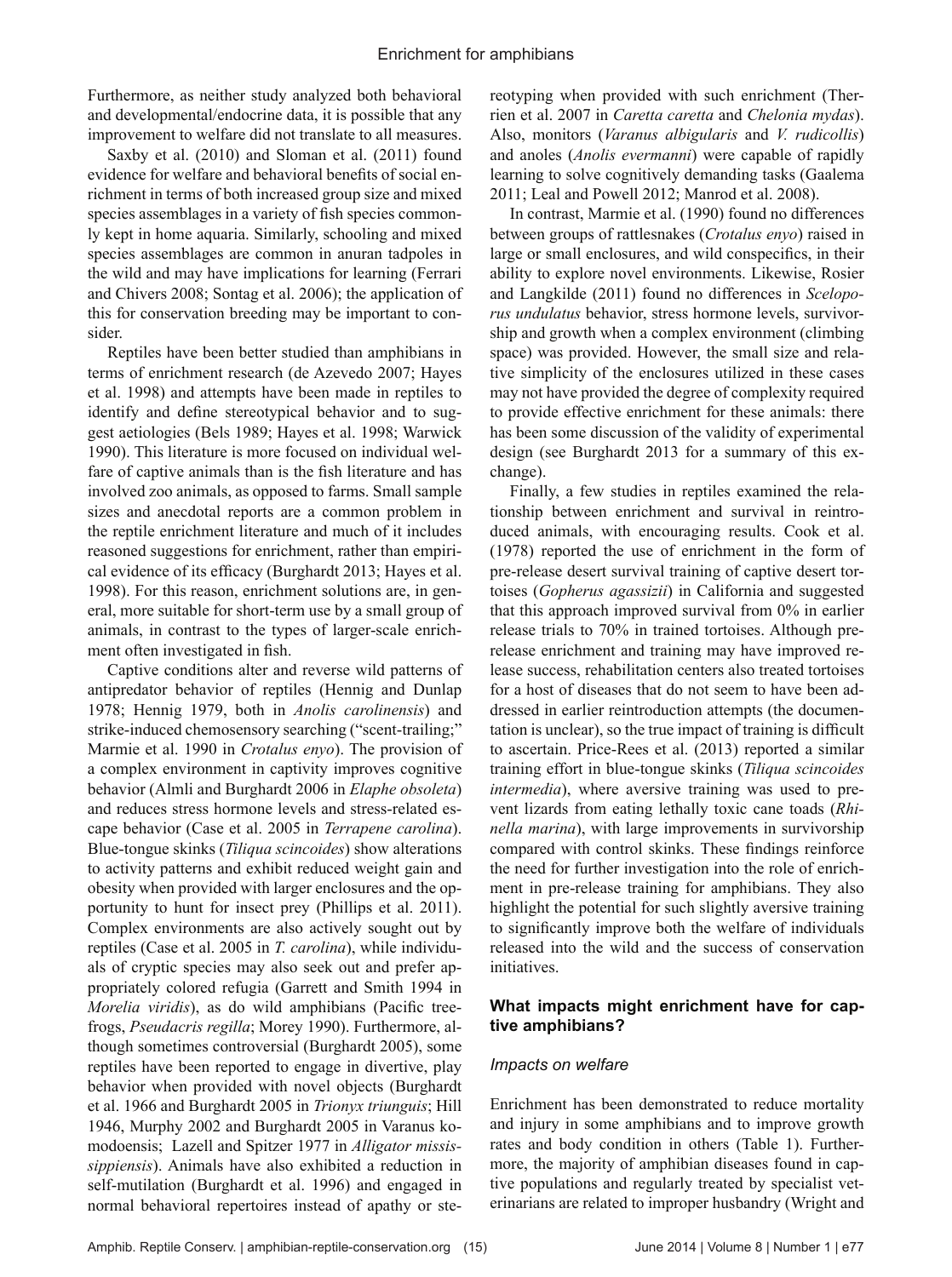Whitaker 2001). Obesity, metabolic bone disease (MBD) and related nutritional disorders are common problems in captivity (Gagliardo et al. 2008; Lee et al. 2006; Wright and Whitaker 2001). Enrichment designed to increase the effort required to forage for food (alongside a balanced diet; Li et al. 2009) increased activity levels (Campbell-Palmer et al. 2006) and, for actively foraging species (see below), should re-balance energy budgets while allowing animals to satiate their hunger, as has been demonstrated in skinks (Phillips et al. 2011) and cats (Clarke et al. 2005). Likewise, enrichment to encourage basking behavior in appropriate species (e.g., *Pelophylax lessonae*, which spend considerable portions of the day in the wild basking in sunlight; Michaels and Preziosi 2013), alongside the provision of Ultraviolet B radiation in suitable doses and gradients, is likely to be important in facilitating calcium uptake from the gut in many species, thus avoiding clinical and subclinical Metabolic Bone Disease (MBD) (Antwis and Browne 2009; Verschooren et al. 2011). Alongside basic facilitation via perches and basking sites, the provision of shelter and environmental complexity may alleviate perceived predation pressure and encourage basking behavior.

Beyond effects on the health and physical welfare of captive amphibians, enrichment may also have implications for psychological welfare. Enrichment may improve the cognitive engagement and capacity of amphibians, as has been shown in both reptiles and fish, as well as allowing animals to avoid perceived predation pressure (Michaels et al. 2014b). Further work is needed, however, to address these issues and to establish how enrichment may influence psychological well-being.

#### *Implications for conservation*

Enrichment may improve the success of reintroduction and head-starting programs in amphibian conservation. Evidence from amphibians, reptiles and fish strongly suggests that enrichment can influence a suite of characteristics, from growth rates to anti-predator behavior, which may influence the success of reintroductions. Furthermore, the potential for trans-generational effects warrants investigation in captivity. The provision of enrichment may influence survival and reproduction and consequently the genetic changes that occur over multiple generations, generating animals adapted to a captive environment (Frankham 2008). Genetic adaptation to captivity, or domestication, occurs due to differences between the wild and captive environment via genetic drift, founder effects, the unintentional selection for animals suited to the captive environment rather than the wild habitat into which they will eventually be released, or a combination these forces (Frankham 2008). Evidence for this phenomenon has been found in a wide range of breeding programs (reviewed Witzenberger and Hochkirch 2011) may be evident in a single generation (Christie et al. 2012). Amphibians are no exception, and adap-

tation to captivity has been detected in this group. For example, lack of exposure to predator cues and predation pressure resulted in loss of anti-predator behavior in the tadpoles of *Alytes mulletensis* after 8−12 generations in captivity in association with a reduction in genetic diversity (Kraaijeveld-Smit et al. 2006). Although many captive breeding programs run studbooks to preserve genetic diversity and avoid genetic adaptation to captivity, these may fail due to unrealistic model assumptions (Witzenberger and Hochkirch 2011). In amphibian studbooks, tadpoles do not tend to be included as individuals and so populations may suffer non-random mortality before allele frequency changes can be prevented. The high fecundity of many amphibians means that most larvae cannot be raised to adulthood and necessary culls often remove tadpoles or metamorphs perceived to be weaker or smaller (C. Michaels, per. observ.). The use of enrichment to sort behaviorally fit and less fit animals, for example in response to predator cues, may be a more valid basis for culls than, for example, body size, although this idea is inevitably a source of ethical controversy (Caro and Sherman 2013; Harrington et al. 2013). Appropriately applied enrichment may also prevent more domesticated animals from gaining reproductive advantages in captivity. For example, animals that are unable to hunt effectively, but are capable of producing large numbers of young and readily reproduce in captivity may contribute disproportionately to programs unless animals are forced to forage more naturally for prey. Similarly, the use of enrichment may allow less domesticated animals to thrive in captivity, where they may be lost from breeding programs if housed without appropriate stimulation.

Finally, non-genetic inherited traits ("maternal" or "parental" effects) are becoming increasingly recognized as important in evolutionary terms. The genetic or environmental background of parents can influence offspring phenotype regardless of the genetic correlation between parents and offspring (Marshall and Uller 2007; Mousseau and Fox 1998). Epigenetic effects may improve or reduce offspring fitness, depending on the system and circumstances and can influence a wide range of characters in most plant and animal taxa (Franklin and Mansuy 2010; Marshall and Uller 2007; Mousseau and Dingle 1991; Mousseau and Fox 1998; Roach and Wulff 1987). Epigenetic effects have been reported in a number of amphibian taxa (including Kaplan 1987; Kaplan and Philips 2006; Pakkasmaa et al. 2003; Parichy and Kaplan 1992; Räsänen et al. 2003) and are of increasing importance in the consideration of animal behavior and welfare (reviewed Jensen 2014). They may be linked to the degree of enrichment in the captive environment, although this has not been studied in amphibians. McCormick (2006), for example, found that crowding in a number of marine fish species resulted in decreased fitness, regardless of their genotype, of offspring, independent of genotype, even when offspring were raised under identical, spacious conditions. Similarly, Evans et al. (2014)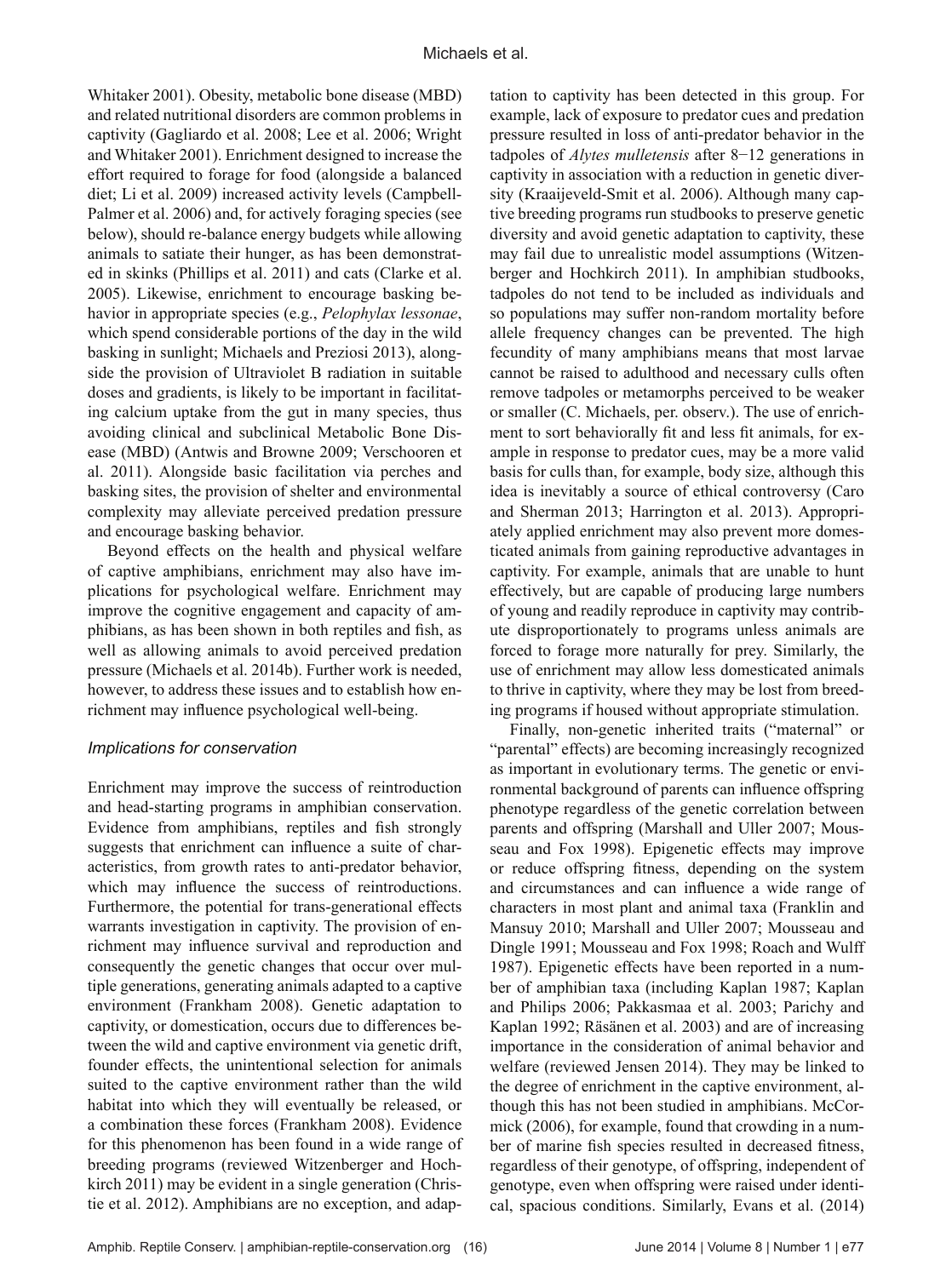demonstrated trans-generational effects of enrichment in salmon bred for conservation, such that enriching parental enclosures improved post-release survivorship in offspring. Enrichment for captive amphibians therefore has the potential to influence the fitness of future generations through both epigenetic and genetic effects. Importantly, the phenotype (and therefore chance of survival in the wild) of an individual is determined by the interaction between genes and the environment (including both direct and epigenetic/parental components), both of which can be partially determined by the enrichment strategies employed in captivity.

As these effects cannot be controlled through studbooks, it may be of great importance to provide a degree of enrichment that does not encourage epigenetic changes in captive amphibians.

#### **Future directions for research**

Being at the early stage of enrichment research in amphibians means that little is known of its impact on welfare and fitness or which types of enrichment may be important. Amphibian captive welfare and methods suitable for measuring it are poorly understood or underdeveloped in comparison with other taxa. Given the urgency to provide answers for *ex situ* conservation projects (Gascon et al. 2005) it is important to develop enrichment research goals and priorities. Table 2 outlines a potential structure for enrichment research in amphibians. Most areas of amphibian husbandry are strongly constrained by the natural history of the species in question (Michaels et al. 2014a) and needs and responses to captive stimuli vary greatly among taxa and sometimes between populations (e.g., Tidwell et al. 2013). A more thorough understanding of the biology of focal species can aid in the design of meaningful enrichment and experiments. Consequently, we recommend that researchers first develop a good understanding of the biology of focal species before attempting to develop and evaluate enrichment activities. Based on this knowledge, experimental methods and measures of welfare can be developed and areas both already identified as important in amphibians, and those highlighted by work in fish and reptiles, can be investigated. It is important to develop objective measures of welfare, including identification of stereotypical or abnormal behaviors in captive amphibians. Ideally, researchers should aim to use as many different measures of welfare and fitness as possible in order to develop the best possible picture of the effects of enrichment. Comparisons between wild and captive conspecifics may also help with this process, particularly where enrichment is intended to improve the suitability of animals for release. Objective measures of welfare may also aid in addressing conflicts between training required for improved reintroduction success and ensuring that animals are not distressed while in human care.

Collaboration between research institutions, which have the experimental expertise to carry out meaningful research, and zoological collections, which have access to animals and species-specific knowledge may expedite research. With these tools, research could better determine the need for and impact of enrichment for both individual captive welfare and long-term conservation success in amphibians. Such knowledge could help to successfully and humanely maintain these animals in captivity and to successfully release them into the wild.

*Acknowledgments.*—We are grateful for comments on the manuscript drafts provided by Silviu Petrovan, Victoria Ogilvy and Beatrice Gini and for suggestions from Simon Girling (Head Vet, Royal Zoological Society of Scotland).

## **Literature Cited**

- Almli LM, Burghardt GM. 2006. Environmental enrichment alters the behavioral profile of ratsnakes (*Elaphe obsoleta*). *Journal of Applied Animal Welfare Science*  9: 85–109.
- Altwegg R, Reyer HU. 2003. Patterns of natural selection on size at metamorphosis in water frogs. *Evolution* 57: 872–882.
- Antwis RE, Haworth RL, Engelmoer DJ, Ogilvy V, Fidgett AL, Preziosi RF. 2014. *Ex situ* diet influences the bacterial community associated with the skin of redeyed tree frogs (*Agalychnis callidryas*). *PloS ONE*  9(1): e85563.
- Antwis RE, Browne RK. 2009. Ultraviolet radiation and vitamin  $D_3$  in amphibian health, behavior, diet and conservation. *Comparative Biochemistry and Physiology Part A: Molecular and Integrative Physiology*  154: 184–190.
- Archard GA. 2012. Effect of enrichment on the behavior and growth of juvenile *Xenopus laevis*. *Applied Animal Behavior Science* 139: 264–270.
- Archard GA. 2013. Refuge use affects daily activity patterns in female *Xenopus laevis*. *Applied Animal Behavior Science* 145: 123–128.
- de Azevedo CS, Cipreste CF, Young RJ. 2007. Environmental enrichment: A GAP analysis. *Applied Animal Behavior Science* 102: 329–343.
- Balasko M, Cabanac M. 1998. Behavior of juvenile lizards (*Iguana iguana*) in a conflict between temperature regulation and palatable food. *Brain, Behavior and Evolution* 52: 257–262.
- Bang D, Mack V. 1998. Enriching the environment of the laboratory bullfrog (*Rana catesbeiana*). *Lab Animal*  27: 41–42.
- Bardsley L, Beebee TJ. 1998. Interspecific competition between *Bufo* larvae under conditions of community transition. *Ecology* 79: 1751–1759.
- Batzina A, Karakatsouli N. 2012. The presence of substrate as a means of environmental enrichment in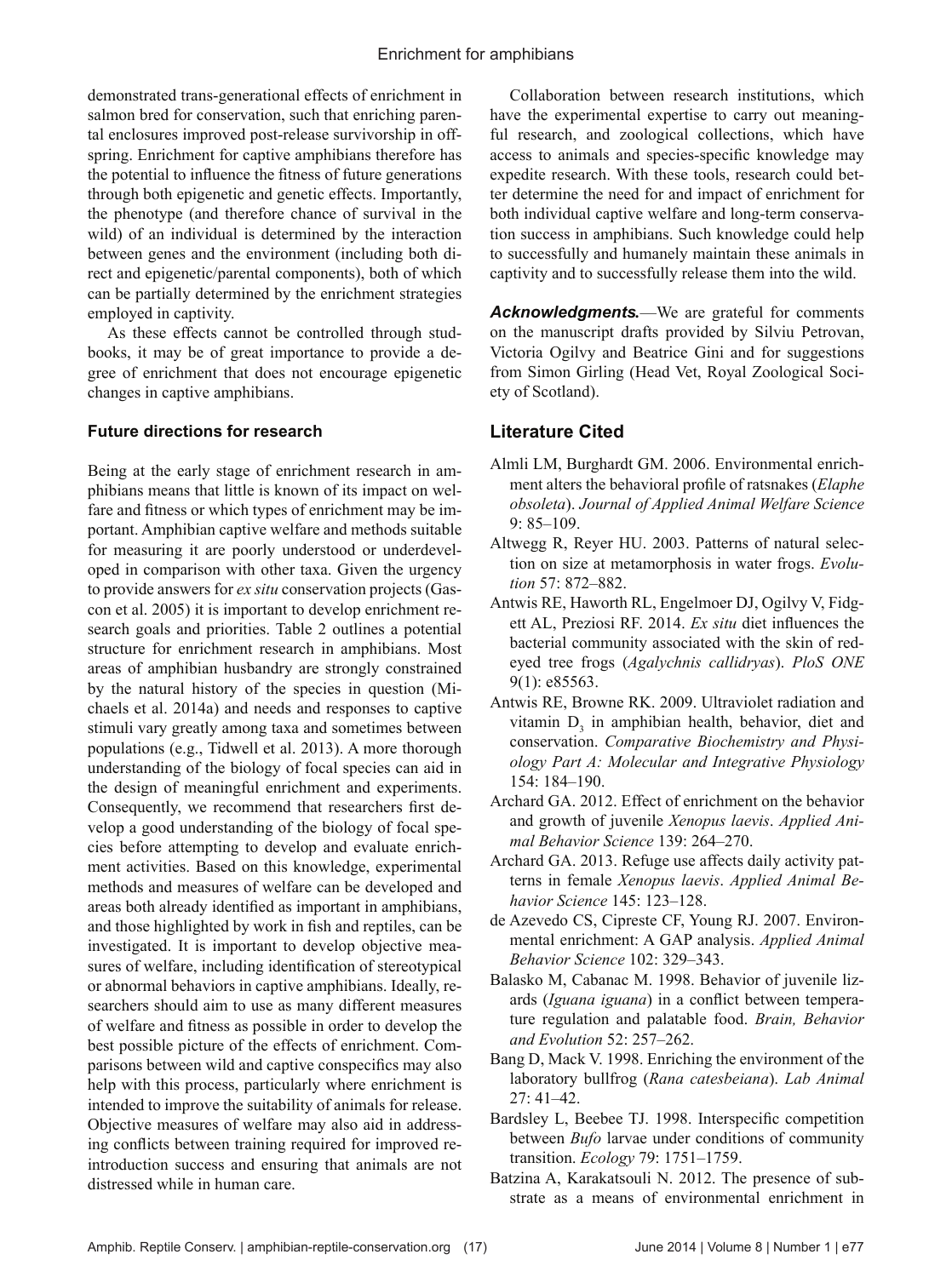intensively reared gilthead seabream *Sparus aurata*: Growth and behavioral effects. *Aquaculture* 370-371: 54–60.

- Bee MA, Schwartz JJ, Summers K. 2012. All's well that begins Wells: celebrating 60 years of *Animal Behavior* and 36 years of research on anuran social behavior. *Animal Behavior* 85: 5–18.
- Bels V. 1989. Analysis of the psychophysiological problems of reptiles in captivity. *Herpetopathologia* 1: 11–18.
- Berejikian BA, Tezak EP, Riley SC, LaRae AL. 2001. Competitive ability and social behavior of juvenile steelhead reared in enriched and conventional hatchery tanks and a stream environment. *Journal of Fish Biology* 59: 1600–1613.
- Berejikian BA, Tezak EP, LaRae AL. 2003. Innate and enhanced predator recognition in hatchery-reared chinook salmon. *Environmental Biology of Fishes* 67: 241–251.
- Bletz MC, Loudon AH, Becker MH, Bell SC, Woodhams DC, Minbiole KPC, Harris RN. 2013. Mitigating amphibian chytridiomycosis with bioaugmentation: Characteristics of effective probiotics and strategies for their selection and use. *Ecology Letters* 16: 807– 820.
- Bloxam QM, Tonge SJ. 1995. Amphibians: Suitable candidates for breeding-release programmes. *Biodiversity and Conservation* 4: 636–644.
- Bonnet X, Shine R, Lourdais O. 2002. Taxonomic chauvinism. *Trends in Ecology & Evolution* 17: 1–3.
- Boonstra R. 2013. The ecology of stress: A marriage of disciplines. *Functional Ecology* 27: 7–10.
- Braithwaite VA, Salvanes AG. 2005. Environmental variability in the early rearing environment generates behaviorally flexible cod: Implications for rehabilitating wild populations. *Proceedings of the Royal Society B: Biological Sciences* 272: 1107–1113.
- Brattstrom BH. 1990. Maze learning in the fire-bellied toad, *Bombina orientalis*. *Journal of Herpetology* 24: 44–47.
- Brown C, Braithwaite VA. 2005. Effects of predation pressure on the cognitive ability of the poeciliid Brachyraphis episcopi. *Behavioral Ecology* 16: 482– 487.
- Brown C, Laland K. 2001. Social learning and life skills training for hatchery reared fish. *Journal of Fish Biology* 59: 471–493.
- Brown C, Davidson T, Laland K. 2003. Environmental enrichment and prior experience of live prey improve foraging behavior in hatchery-reared Atlantic salmon. *Journal of Fish Biology* 63: 187–196.
- Brown GE, Smith RJF. 1998. Acquired predator recognition in juvenile rainbow trout (*Oncorhynchus mykiss*): Conditioning hatchery-reared fish to recognize chemical cues of a predator. *Canadian Journal of Fisheries and Aquatic Sciences* 55: 611–617.

Brown MJ, Nixon RM. 2004. Enrichment for a captive

environment – the *Xenopus laevis*. *Animal Technology and Welfare* 3: 87–95.

- Brydges NM, Braithwaite VA. 2009. Does environmental enrichment affect the behavior of fish commonly used in laboratory work? *Applied Animal Behavior Science* 118: 137–143.
- Burghardt GM. 1996. Environmental enrichment or controlled deprivation? Pp. 91–101 In: *The Well-Being of Animals in Zoo and Aquarium Sponsored Research*. Editors, Burghardt GM, Bielitski GM, Boyce JT, Schaefer DO. Scientists Center for Animal Welfare, Greenbelt, Maryland, USA.
- Burghardt GM, Ward B, Rosscoe R. 1996. Problem of reptile play: Environmental enrichment and play behavior in a captive Nile soft-shelled turtle, *Trionyx triunguis*. *Zoo Biology* 15: 223–238.
- Burghardt GM. 2005. *The Genesis of Animal Play: Testing the limits*. MIT Press, Cambridge, Massachusetts, USA.
- Burghardt GM. 2013. Environmental enrichment and cognitive complexity in reptiles and amphibians: Concepts, review, and implications for captive populations. *Applied Animal Behavior Science* 147: 286– 298.
- Cabanac M, Cabanac AJ, Parent A. 2009. The emergence of consciousness in phylogeny. *Behavioral Brain Research* 198: 267–272.
- Calich HJ, Wassersug RJ. 2012. The architecture of the aquatic environment and its influence on the growth and development of tadpoles (*Xenopus laevis*). *Copeia* 2012: 690–697.
- Campbell-Palmer R, Macdonald WC, Waran N. 2006. The effect of feeding enrichment on the behavior of captive Dendrobatid frogs. *Zoo Animal Nutrition* 3: 315.
- Caro T, Sherman PW. 2013. Eighteen reasons animal behaviorists avoid involvement in conservation. *Animal Behavior* 85: 305–312.
- Carr J, Brown C, Mansouri R, Venkatesan S. 2002. Neuropeptides and amphibian prey-catching behavior. *Comparative Biochemistry and Physiology Part B Biochemistry and Molecular Biology* 132: 151–162.
- Case BC, Lewbart GA, Doerr PD. 2005. The physiological and behavioral impacts of and preference for an enriched environment in the eastern box turtle (*Terrapene carolina carolina*). *Applied Animal Behavior Science* 92: 353–365.
- Chrousos GP. 1997. The neuroendocrinology of stress: Its relation to the hormonal milieu, growth, and development. *Growth Genetics and Hormones* 13: 1–8.
- Chum H, Felt S, Garner J, Green S. 2012. Biology, behavior, and environmental enrichment for the captive African clawed frog (*Xenopus* spp). *Applied Animal Behavior Science* 2-4: 150–156.
- Christie MR, Marine ML, French RA, Blouin MS. 2012. Genetic adaptation to captivity can occur in a single generation. *Proceedings of the National Academy of*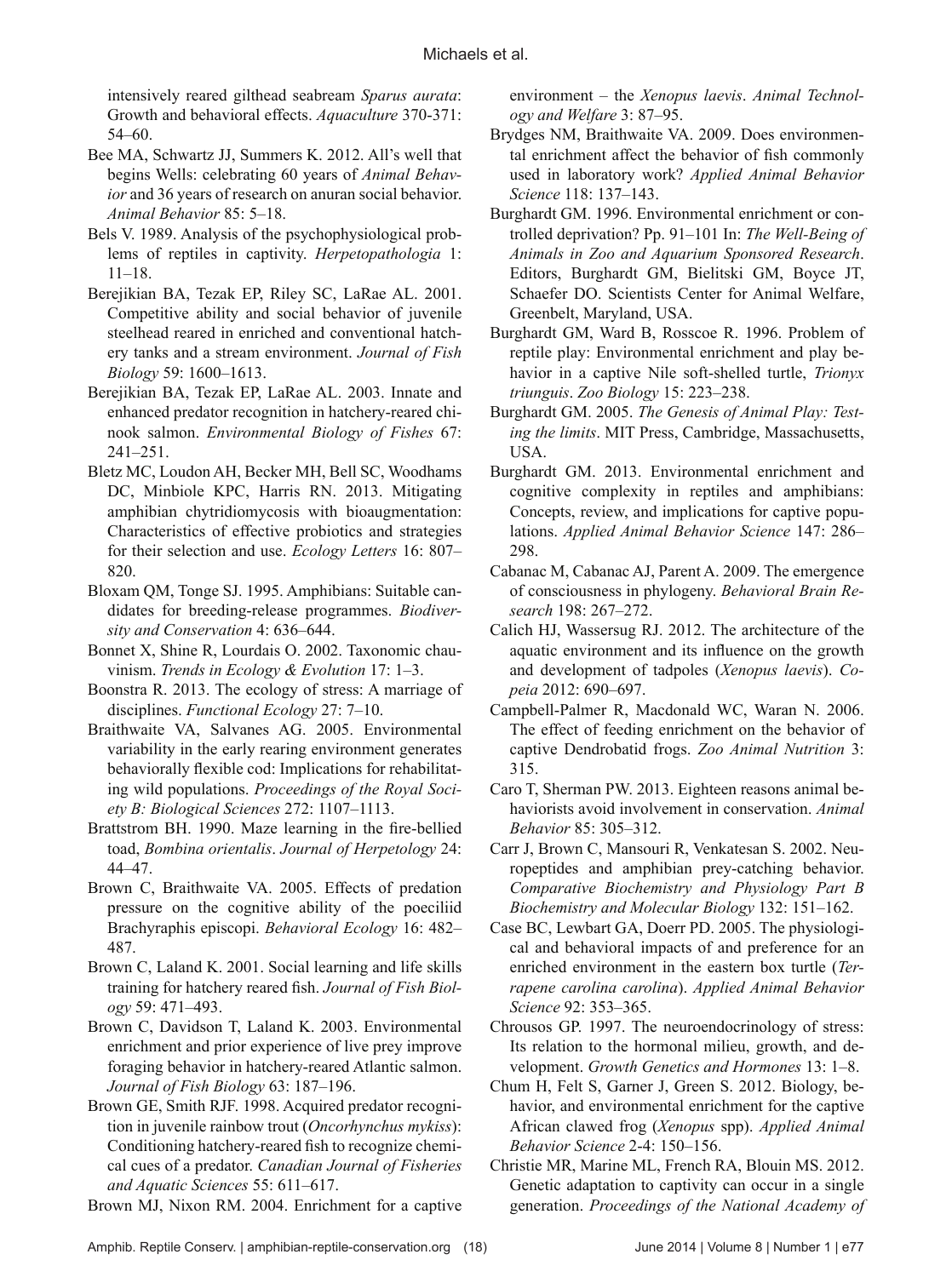*Sciences of the United States of America* 109: 238– 242.

- Clarke DL, Wrigglesworth D, Holmes K, Hackett R, Michel K. 2005. Using environmental and feeding enrichment to facilitate feline weight loss. *Journal of Animal Physiology and Animal Nutrition* 89: 427.
- Coddington EJ, Cree A. 1995. Effect of acute captivity stress on plasma concentrations of corticosterone and sex steroids in female whistling frogs, *Litoria ewingi*. *General and Comparative Endocrinology* 100: 33–38.
- Cook JC, Weber AE, Stewart GR. 1978. Survival of captive tortoises released in California. Pp. 130–133 In: *Proceedings of the Symposium of the Desert Tortoise Council 1978*. Desert Tortoise Council, Las Vegas, Nevada, USA.
- Crane AL, Mathis A. 2011. Predator-recognition training: A conservation strategy to increase postrelease survival of hellbenders in head-starting programs. *Zoo Biology* 30: 611–622.
- Crespi E, Denver R. 2005. Roles of stress hormones in food intake regulation in anuran amphibians throughout the life cycle. *Comparative Biochemistry and Physiology, Part A: Molecular & Integrative Physiology* 141: 381–390.
- Daly JW. 1998. Thirty years of discovering Arthropod alkaloids in amphibian skin. *Journal of Natural Products* 61: 162–172.
- Dawkins MS. 1983. Battery hens name their price: Consumer demand theory and the measurement of ethological 'needs.' *Animal Behavior* 31(4): 1195–1205.
- Dawkins MS. 1990. From an animal's point of view: Motivation, fitness, and animal welfare. *Behavioral and Brain Sciences* 13: 1–9.
- Dawkins MS. 2006. A user's guide to animal welfare science. *Trends in Ecology & Evolution* 21: 77–82.
- Dawson B, Ryan MJ. 2009. Early experience leads to changes in the advertisement calls of male *Physalaemus pustulosus*. *Copeia* 2009: 221–226.
- Dawson B, Ryan MJ. 2012. Evoked vocal responses change with experience in male *Physalaemus pustulosus*. *Copeia* 2012: 678–682.
- Denver RJ. 1997. Environmental stress as a developmental cue: Corticotropin-releasing hormone is a proximate mediator of adaptive phenotypic plasticity in amphibian metamorphosis. *Hormones and Behavior*  31(2): 169–179.
- Dobson A, Lyles A. 2000. Black-footed ferret recovery. *Science* 288: 985–988.
- Ducey PK, Formanowicz Jr DR, Boyet L, Mailloux J, Nussbaum RA. 1993. Experimental examination of burrowing behavior in caecilians (Amphibia: Gymnophiona): Effects of soil compaction on burrowing ability of four species. *Herpetologica* 49: 450–457.
- Epp KJ, Gabor CR. 2008. Innate and learned predator recognition mediated by chemical signals in *Eurycea nana*. *Ethology* 114: 607–615.
- Evans ML, Wilke NF, O'Reilly PT, Fleming IA. 2014.

Transgenerational effects of parental rearing environment influence the survivorship of captive-born offspring in the wild. *Conservation Letters*. Available: DOI: 10.1111/conl.12092

- Ferrari MC, Chivers DP. 2008. Cultural learning of predator recognition in mixed-species assemblages of frogs: the effect of tutor-to-observer ratio. *Animal Behaviour* 75: 1921-1925.
- Finstad AG, Einum S, Forseth T, Ugedal O. 2007. Shelter availability affects behavior, size-dependent and mean growth of juvenile Atlantic salmon. *Freshwater Biology* 52: 1710–1718.
- Frankham R. 2008. Genetic adaptation to captivity in species conservation programs. *Molecular Ecology*  17: 325–333.
- Franklin TB, Mansuy IM. 2010. Epigenetic inheritance in mammals: Evidence for the impact of adverse environmental effects. *Neurobiology of Disease* 39: 61–65.
- Gaalema DE. 2011. Visual discrimination and reversal learning in rough-necked monitor lizards (*Varanus rudicollis*). *Journal of Comparative Psychology* 125: 246–249.
- Gagliardo R, Crump P, Griffith E, Mendelson J, Ross H, Zippel K. 2008. The principles of rapid response for amphibian conservation, using the programmes in Panama as an example. *International Zoo Yearbook*  42: 125–135.
- Garrett CM, Smith BE. 1994. Perch color preference in juvenile green tree pythons, *Chondropython viridis*. *Zoo Biology* 13: 45–50.
- Gascon C, Collins JP, Moore RD, Church DR, McKay JE, Mendelson JR. III. (Editors). 2007. *Amphibian Conservation Action Plan*. IUCN/SSC Amphibian Specialist Group, Gland, Switzerland and Cambridge, United Kingdom.
- Gautier P, Miaud C. 2003. Faecal pellets used as an economic territorial marker in two terrestrial alpine salamanders. *Ecoscience* 10: 134–139.
- Gibbons ME, Ferguson AM, Lee DR. 2005. Both learning and heritability affect foraging behavior of redbacked salamanders, *Plethodon cinereus*. *Animal Behavior* 69: 721–732.
- Gouchie GM, Roberts LF, Wassersug RJ. 2008. Effects of available cover and feeding schedule on the behavior and growth of the juvenile African clawed frog (*Xenopus laevis*). *Laboratory Animals* 37: 165–169.
- Griffiths RA, Dos Santos M. 2012. Trends in conservation biology: Progress or procrastination in a new millennium? *Biological Conservation* 153: 153–158.
- Griffiths RA, Pavajeau L. 2008. Captive breeding, reintroduction, and the conservation of amphibians. *Conservation Biology* 22: 852–861.
- Gross TL. 2003. Scientific and moral considerations for live market practices. *Journal of the American Veterinary Medical Association* 222: 285–288.
- Habidata.co.uk. The community-based online repository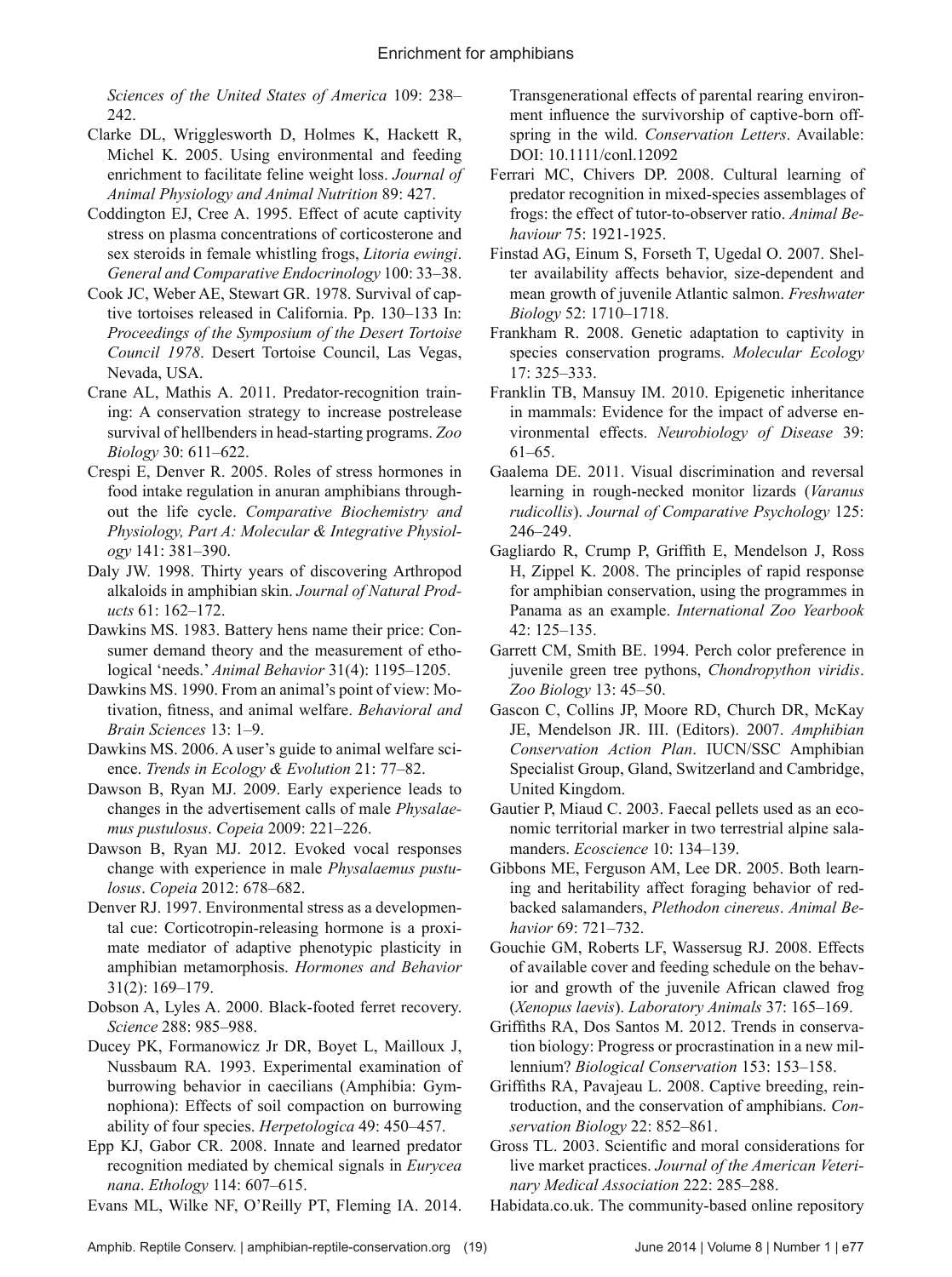for amphibian and reptile natural history data. Available: www.habidata.co.uk [Accessed: 06 May 2013].

- Hanley GH. 1993. Enrichment Options California Toad. *Animal Keeper's Forum* 20: 178.
- Harrington LA, Moehrenschlager A, Gelling M, Atkinson RP, Hughes J, Macdonald DW. 2013. Conflicting and complementary ethics of animal welfare considerations in reintroductions. *Conservation Biology* 27: 486–500.
- Hayes MP, Jennings MR, Mellen JD. 1998. Beyond Mammals: Environmental enrichment for amphibians and reptiles. Pp. 205–235 In: *Second Nature: Environmental Enrichment For Captive Animals*. Editors, Shepherdson DJ, Mellen JD, Hutchins M. Smithsonian Institution Press, Washington, D.C., USA.
- Hedge TA, Saunders KE, Ross CA. 2002. Innovative housing and environmental enrichment for bullfrogs (*Rana catesbiana*). *Contemporary Topics in Laboratory Animal Science* 41: 120–121.
- Hennig CW. 1979. The effects of physical environment, time in captivity, and defensive distance on tonic immobility, freezing, and flight behaviors in *Anolis carolinensis*. *Animal Learning & Behavior* 7: 106–110.
- Hennig CW, Dunlap WP. 1978. Tonic immobility in *Anolis carolinensis*: Effects of time and conditions of captivity. *Behavioral Biology* 23: 75–86.
- Hilken G, Dimigen J, Iglauer F. 1995. Growth of *Xenopus laevis* under different laboratory rearing conditions. *Laboratory Animals* 29: 152–162.
- Hill C. 1946. Playtime at the zoo. *Zoo-Life* 1: 24–26.
- Hurme K, Gonzalez K, Halvorsen M, Foster B, Moore D, Chepko-Sade BD. 2003. Environmental enrichment for dendrobatid frogs. *Journal of Applied Animal Welfare Science* 6: 285–299.
- Hutchinson E, Avery A, VandeWoude S. 2005. Environmental enrichment for laboratory rodents. *ILAR Journal* 46: 148–161.
- Jenkin SE, Laberge F. 2010. Visual discrimination learning in the fire-bellied toad *Bombina orientalis*. *Learning & Behavior* 38: 418–425.
- Jensen P. 2014. Behavior epigenetics–the connection between environment, stress and welfare. *Applied Animal Behavior Science*. Available: http://dx.doi. org/10.1016/j.applanim.2014.02.009
- Kaplan RH. 1987. Developmental plasticity and maternal effects of reproductive characteristics in the frog, *Bombina orientalis*. *Oecologia* 71: 273–279.
- Kaplan RH, Phillips PC. 2006. Ecological and developmental context of natural selection: maternal effects and thermally induced plasticity in the frog *Bombina orientalis*. *Evolution* 60: 142–156.
- Kirkland L, Poole V. 2002. Challenges: Enrichment for tomato frogs. *The Shape of Enrichment* 11: 13.
- Kistler C, Hegglin D, Würbel H, König B. 2011. Preference for structured environment in zebrafish (*Danio rerio*) and checker barbs (*Puntius oligolepis*). *Applied Animal Behavior Science* 135: 318–327.
- Kofman O. 2002. The role of prenatal stress in the etiology of developmental behavioral disorders. *Neuroscience & Biobehavioral Reviews* 26: 457–470.
- Kraaijeveld-Smit FJ, Griffiths RA, Moore RD, Beebee TJ. 2006. Captive breeding and the fitness of reintroduced species: A test of the responses to predators in a threatened amphibian. *Journal of Applied Ecology*  43: 360–365.
- Krusche P, Uller C, Dicke U. 2010. Quantity discrimination in salamanders. *The Journal of Experimental Biology* 213: 1822–1828.
- Kupfer A, Nabhitabhata J, Himstedt W. 2005. Life history of amphibians in the seasonal tropics: Habitat, community and population ecology of a caecilian (genus *Ichthyophis*). *Journal of Zoology* 266: 237–247.
- Lantermann W. 1993. Social deprivation in captive Amazon parrots (*Amazona aratingidae*). *Kleintierpraxis* 38: 511–520.
- Leal M, Powell BJ. 2012. Behavioral flexibility and problem-solving in a tropical lizard. *Biology Letters*  8: 28–30.
- Lee S, Zippel K, Ramos L, Searle J. 2006. Captivebreeding programme for the Kihansi spray toad *Nectophrynoides asperginis* at the Wildlife Conservation Society, Bronx, New York. *International Zoo Yearbook* 40: 241–253.
- Lee JSF, Berejikian BA. 2008. Effects of the rearing environment on average behavior and behavioral variation in steelhead. *Journal of Fish Biology* 72: 1736–1749.
- Li H, Vaughan MJ, Browne RK. 2009. A complex enrichment diet improves growth and health in the endangered Wyoming toad (*Bufo baxteri*). *Zoo Biology* 28: 197–213.
- Linklater WL, Gedir JV. 2011. Distress unites animal conservation and welfare towards synthesis and collaboration. *Animal Conservation* 14: 25–27.
- Lomassese S, Strambi C, Strambi A, Charpin P, Augier R, Aouane A, Cayre M. 2000. Influence of environmental stimulation on neurogenesis in the adult insect brain. *Journal of Neurobiology* 45: 162–171.
- Machin KL. 1999. Amphibian pain and analgesia. *Journal of Zoo and Wildlife Medicine* 30: 2–10.
- Malonza PK, Measey GJ. 2005. Life history of an African caecilian: *Boulengerula taitanus* Loveridge 1935 (Amphibia: Gymnophiona: Caeciilidae). *Tropical Zoology* 18: 49–66.
- Manrod JD, Hartdegen R, Burghardt GM. 2008. Rapid solving of a problem apparatus by juvenile blackthroated monitor lizards (*Varanus albigularis albigularis*). *Animal Cognition* 11: 267–273.
- Marmie W, Kuhn S, Chiszar D. 1990. Behavior of captive-raised rattlesnakes (*Crotalus enyo*) as a function of rearing conditions. *Zoo Biology* 9: 241–246.
- Marshall D, Uller T. 2007. When is a maternal effect adaptive? *Oikos* 116: 1957–1963.
- McCormick MI. 2006. Mothers matter: Crowding leads to stressed mothers and smaller offspring in marine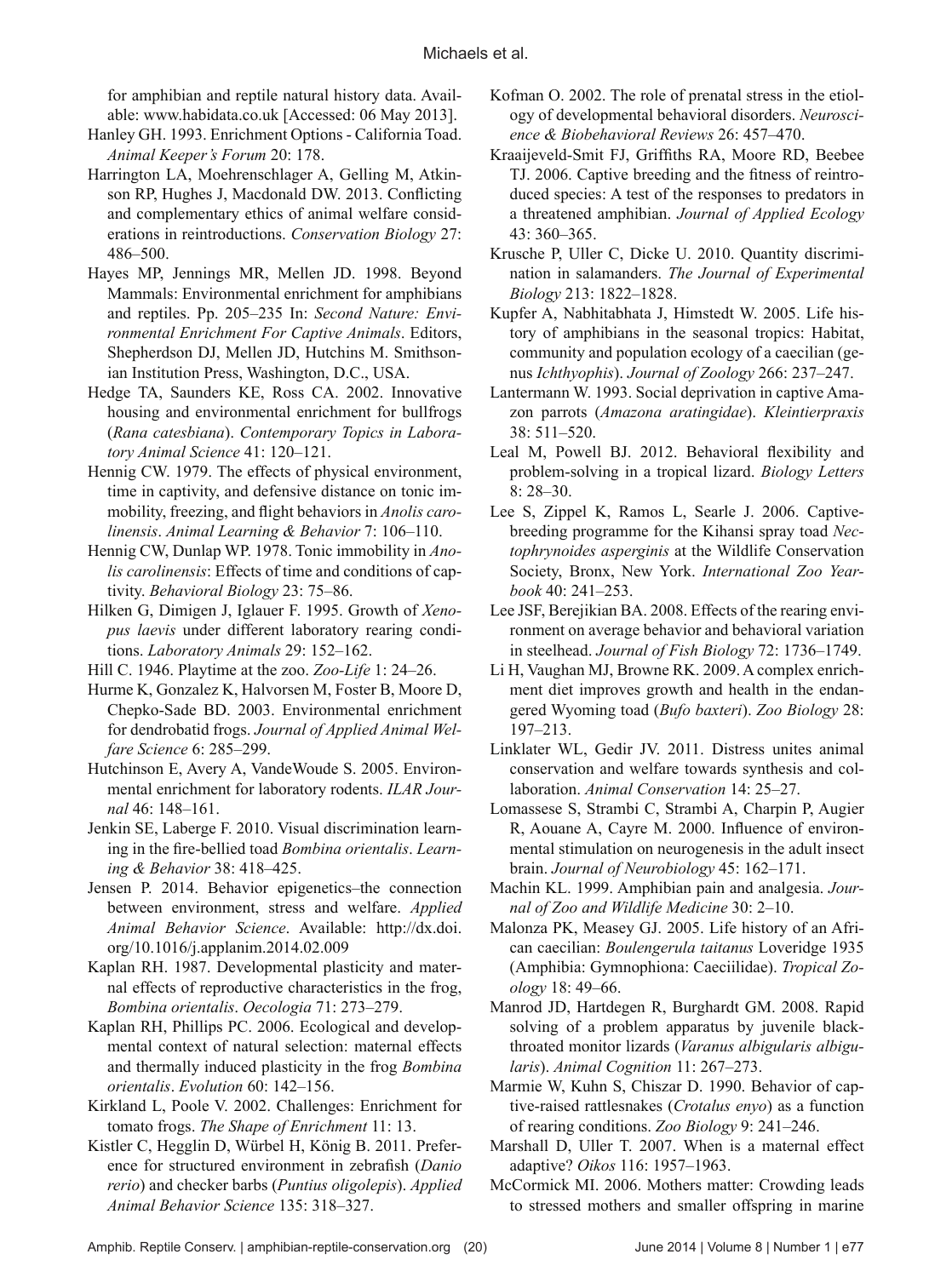fish. *Ecology* 87: 1104–1109.

- Measey GJ. 2004. Are caecilians rare? An East African perspective. *Journal of East African Natural History*  93: 1–21.
- Michaels CJ, Preziosi RF. 2013. Basking behavior and ultraviolet B radiation exposure in a wild population of *Pelophylax lessonae* in northern Italy. *Herpetological Bulletin* 124: 1–8.
- Michaels CJ, Gini B, Preziosi RF. 2014a. The importance of natural history and species-specific approaches in amphibian *ex-situ* conservation. *The Herpetological Journal* 24: 135–145.
- Michaels CJ, Antwis RE, Preziosi RF. 2014b. Impact of plant cover on fitness and behavioral traits of captive red-eyed tree frogs (*Agalychnis callidryas*). *PLoS ONE* 9: e95207.
- Millidine KJ, Armstrong JD, Metcalfe NB. 2006. Presence of shelter reduces maintenance metabolism of juvenile salmon. *Functional Ecology* 20: 839–845.
- Miranda-de la Lama GC, Mattiello S. 2010. The importance of social behavior for goat welfare in livestock farming. *Small Ruminant Research* 90: 1–10.
- Moberg O, Braithwaite VA, Jensen KH, Salvanes AGV. 2011. Effects of habitat enrichment and food availability on the foraging behavior of juvenile Atlantic Cod (*Gadus morhua* L). *Environmental Biology of Fishes* 91: 449–457.
- Moore FL, Miller LJ. 1984. Stress-induced inhibition of sexual behavior: corticosterone inhibits courtship behaviors of a male amphibian (*Taricha granulosa*). *Hormones and Behavior* 18: 400–410.
- Moore FL, Zoeller RT. 1985. Stress-induced inhibition of reproduction: evidence of suppressed secretion of LH-RH in an amphibian. *General and Comparative Endocrinology* 60: 252–258.
- Moore IT, Jessop TS. 2003. Stress, reproduction, and adrenocortical modulation in amphibians and reptiles. *Hormones and Behavior* 43: 39–47.
- Morey SR. 1990. Microhabitat selection and predation in the Pacific treefrog, *Pseudacris regilla*. *Journal of Herpetology* 24: 292–296.
- Mousseau TA, Dingle H. 1991. Maternal effects in insect life histories. *Annual Review of Entomology* 36: 511–534.
- Mousseau TA, Fox CW. 1998. The adaptive significance of maternal effects. *Trends in Ecology & Evolution*  13: 403–407.
- Murphy JB, Ciofi C, de La Panouse C, Walsh T. 2002. *Komodo Dragons: Biology and conservation*. Smithsonian Institution Press, Washington, D.C., USA.
- Narayan E, Molinia F, Christi K, Morley C, Cockrem J. 2010. Urinary corticosterone metabolite responses to capture, and annual patterns of urinary corticosterone in wild and captive endangered Fijian ground frogs (*Platymantis vitiana*). *Australian Journal of Zoology*  58: 189–197.
- Narayan EJ, Molinia FC, Kindermann C, Cockrem JF,

Hero JM. 2011a. Urinary corticosterone responses to capture and toe-clipping in the cane toad (*Rhinella marina*) indicate that toe-clipping is a stressor for amphibians. *General and Comparative Endocrinology*  174: 238–245.

- Narayan EJ, Cockrem JF, Hero JM. 2011b. Urinary corticosterone metabolite responses to capture and captivity in the cane toad (*Rhinella marina*). *General and Comparative Endocrinology* 173: 371–377.
- Narayan E, Hero JM. 2011. Urinary corticosterone responses and haematological stress indicators in the endangered Fijian ground frog (*Platymantis vitiana*) during transportation and captivity. *Australian Journal of Zoology* 59: 79–85.
- Nijman V, Heuts BA. 2000. Effect of environmental enrichment upon resource holding power in fish in prior residence situations. *Behavioral Processes* 49: 77–83.
- Norris S. 2007. Ghosts in our midst: Coming to terms with amphibian extinctions. *BioScience* 57: 311–316.
- Ogilvy V, Preziosi RF, Fidgett AL. 2012a. Differences in carotenoid accumulation among three feeder-cricket species: Implications for carotenoid delivery to captive insectivores. *Zoo Biology* 31: 470–478.
- Ogilvy V, Preziosi RF, Fidgett AL. 2012b. A brighter future for frogs? The influence of carotenoids on the health, development and reproductive success of the red-eye tree frog. *Animal Conservation* 15: 480–488.
- Oommen OV, Measey GJ, Gower DJ, Wilkinson M 2000. Distribution and abundance of the caecilian *Gegeneophis ramaswamii* (Amphibia: Gymnophiona) in southern Kerala. *Current Science* (Bangalore) 79: 1386–1389.
- Paolucci M, Esposito V, di Fiore MM, Botte V. 1990. Effects of short postcapture confinement on plasma reproductive hormone and corticosterone profiles in *Rana esculenta* during the sexual cycle. *Italian Journal of Zoology* 57: 253–259.
- Pakkasmaa S, Merilä J, O'Hara RB. 2003. Genetic and maternal effect influences on viability of common frog tadpoles under different environmental conditions. *Heredity* 91: 117–124.
- Parichy DM, Kaplan RH. 1992. Maternal effects on offspring growth and development depend on environmental quality in the frog *Bombina orientalis*. *Oecologia* 91: 579–586.
- Phillips CJC, Jiang Z, Hatton AJ, Tribe A, Le Bouar M, Guerlin M, Murray PJ. 2011. Environmental enrichment for captive Eastern blue-tongue lizards (*Tiliqua scincoides*). *Animal Welfare* 20: 377.
- Polverino G, Manciocco A, Alleva E. 2012. Effects of spatial and social restrictions on the presence of stereotypies in the budgerigar (*Melopsittacus undulatus*): A pilot study. *Ethology Ecology and Evolution*  24: 39–53.
- van Praag H, Kempermann G, Gage FH. 2000. Neural consequences of environmental enrichment. *Nature Reviews Neuroscience* 1: 191–198.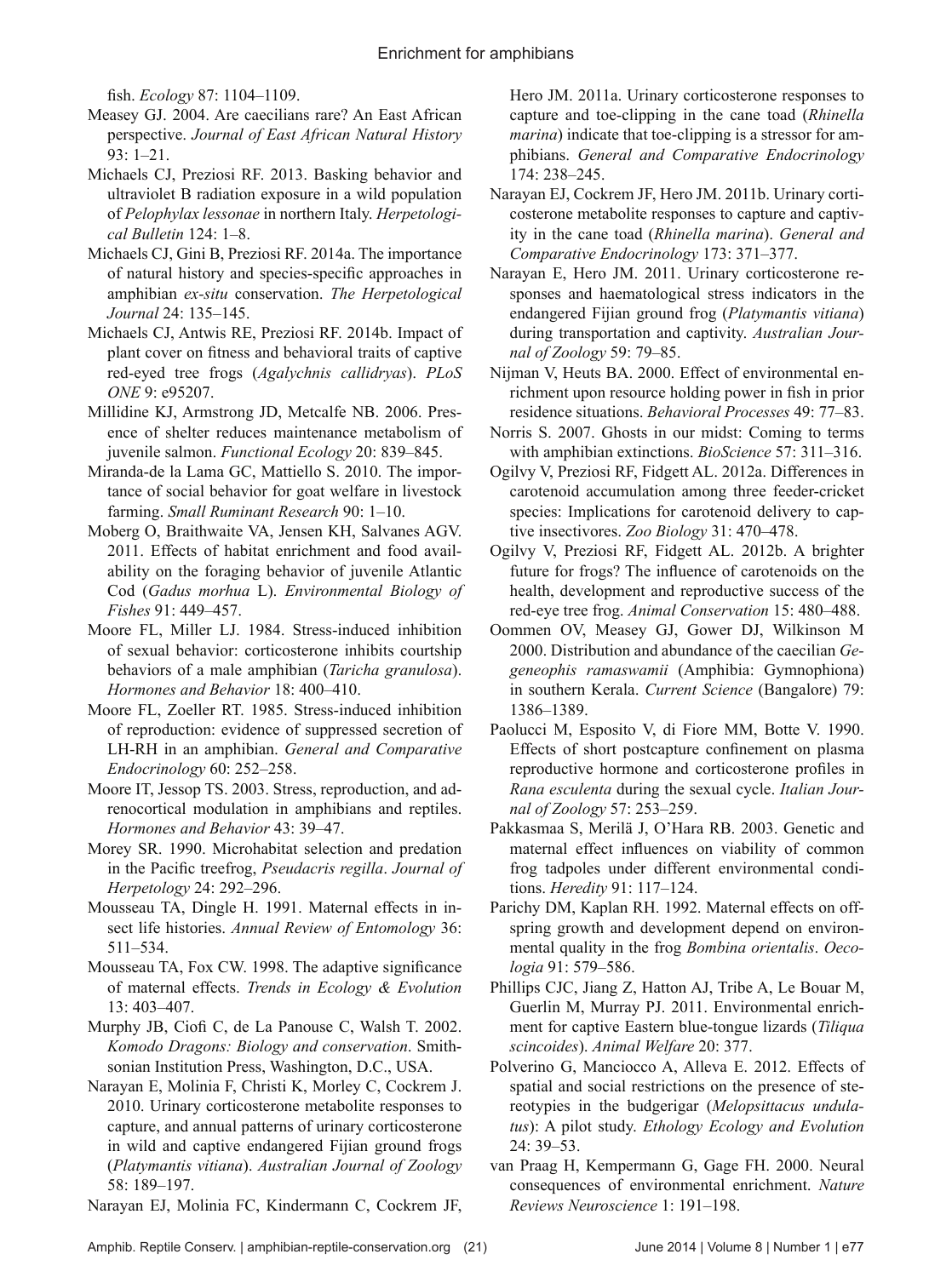- Price-Rees SJ, Webb JK, Shine R. 2013. Reducing the impact of a toxic invader by inducing taste aversion in an imperilled native reptile predator. *Animal Conservation* 16: 386–394.
- Quinn A, Wilson DE. 2004. *Daubentonia madagascariensis*. *Mammalian Species* 740: 1–6.
- Räsänen K, Laurila A, Merilä J. 2003. Geographic variation in acid stress tolerance of the moor frog, *Rana arvalis*. II. Adaptive maternal effects. *Evolution* 57: 363–371.
- Roach DA, Wulff RD. 1987. Maternal effects in plants. *Annual Review of Ecology and Systematics* 18: 209– 235.
- Roberts LJ, Taylor J, Garcia de Leaniz C. 2011. Environmental enrichment reduces maladaptive risk-taking behavior in salmon reared for conservation. *Biological Conservation* 144: 1972–1979.
- Rollins-Smith LA. 2001. Neuroendocrine-immune system interactions in amphibians. *Immunologic Research* 23: 273–280.
- Rosier RL, Langkilde T. 2011. Does environmental enrichment really matter? A case study using the eastern fence lizard *Sceloporus undulatus*. *Applied Animal Behavior Science* 131: 71–76.
- Rowe G, Beebee TJ. 2003. Population on the verge of a mutational meltdown? Fitness costs of genetic load for an amphibian in the wild. *Evolution* 57: 177–181.
- Saxby A, Adams L, Snellgrove D, Wilson RW, Sloman KA. 2010. The effect of group size on the behavior and welfare of four fish species commonly kept in home aquaria. *Applied Animal Behavior Science* 125: 195–205.
- Segal M, Hershkowitz M, Samuel D, Bitterman ME. 1971. Rapid modification of amphibian behavior by punishment. *Psychonomic Science* 24: 249–250.
- Semlitsch RD, Scott DE, Pechmann JH. 1988. Time and size at metamorphosis related to adult fitness in *Ambystoma talpoideum*. *Ecology* 69: 184–192.
- Shepherdson DJ. 1994. The role of environmental enrichment in the captive breeding and reintroduction of endangered species. Pp. 167–177 In: *Creative Conservation: Interactive Management of Wild and Captive Animals*. Editors, Mace G, Olney P, Feistner ATC. Chapman and Hall, London, United Kingdom.
- Shepherdson DJ. 1998. Tracing the path of environmental enrichment in zoos. Pp. 1–14 In: *Second Nature: Environmental Enrichment for Captive Animals*. Editors, Shepherdson JD, Mellen JD, Hutchins M. Washington and London, Smithsonian Institution Press, Washington, D.C. USA and London, United Kingdom.
- Shoop CR. 1965. Orientation of *Ambystoma maculatum*: Movements to and from breeding ponds. *Science* 149: 558–559.
- Sloman KA, Baldwin L, McMahon S, Snellgrove D. 2011. The effects of mixed-species assemblage on the behavior and welfare of fish held in home aquaria. *Applied Animal Behavior Science* 135: 160–168.
- Sontag C, Wilson DS, Wilcox RS. 2006. Social foraging in Bufo americanus tadpoles. *Animal Behaviour* 72: 1451-1456.
- Stevens CW. 2004. Opioid research in amphibians: An alternative pain model yielding insights on the evolution of opioid receptors. *Brain Research Reviews* 46: 204–215.
- Strand DA, Utne-Palm AC, Jakobsen PJ, Braithwaite VA, Jensen KH, Salvanes AG. 2010. Enrichment promotes learning in fish. *Marine Ecology Progress Series* 412: 273–282.
- Summers AP, O'Reilly JC. 1997. A comparative study of locomotion in the caecilians *Dermophis mexicanus*  and *Typhlonectes natans* (Amphibia: Gymnophiona). *Zoological Journal of the Linnean Society* 121: 65–76.
- Szokalski MS, Litchfield CA, Foster WK. 2012. Enrichment for captive tigers (*Panthera tigris*): Current knowledge and future directions. *Applied Animal Behavior Science* 139: 1–9.
- Therrien CL, Gaster L, Cunningham-Smith P, Manire CA. 2007 Experimental evaluation of environmental enrichment of sea turtles. *Zoo Biology* 26: 407–416.
- Tidwell KS, Shepherdson DJ, Hayes MP. 2013. Interpopulation variability in evasive behavior in the oregon spotted frog (*Rana pretiosa*). *Journal of Herpetology*  47: 93–96.
- Tinsley R. 2010. Amphibians, with special reference to *Xenopus*. Pp. 741–760 In: *The UFAW Handbook on the Care and Management of Laboratory and Other Research Animals, Eighth Edition*. Editors, Hubrecht RC, Kirkwood J. John Wiley and Sons, Hoboken, New Jersey, USA.
- Tinsley RC, Kobel HR. 1996. Part 1: *Xenopus* species and ecology. In: The Biology of *Xenopus*. Editors, Tinsley RC, Kobel HR. Oxford University Press, Oxford, United Kingdom.
- Torreilles SL, Green SL. 2007. Refuge cover decreases the incidence of bite wounds in laboratory South African clawed frogs (*Xenopus laevis*). *Journal of the American Association for Laboratory Animal Science*  46: 33–36.
- Uller C, Jaeger R, Guidry G, Martin C. 2003. Salamanders (*Plethodon cinereus*) go for more: rudiments of number in an amphibian. *Animal Cognition* 6: 105– 112.
- Vilhunen S, Hirvonen H, Laakkonen MV. 2005. Less is more: Social learning of predator recognition requires a low demonstrator to observer ratio in Arctic charr (*Salvelinus alpinus*). *Behavioral Ecology and Sociobiology* 57: 275–282.
- Walsh PT, Downie JR. 2005. The effects of shelter availability and substrate quality on behavior and postmetamorphic growth in three species of anurans: Implications for captive breeding. *The Herpetological Journal* 15: 245–255.
- Warwick C. 1990. Reptilian ethology in captivity: Observations of some problems and evaluation of their